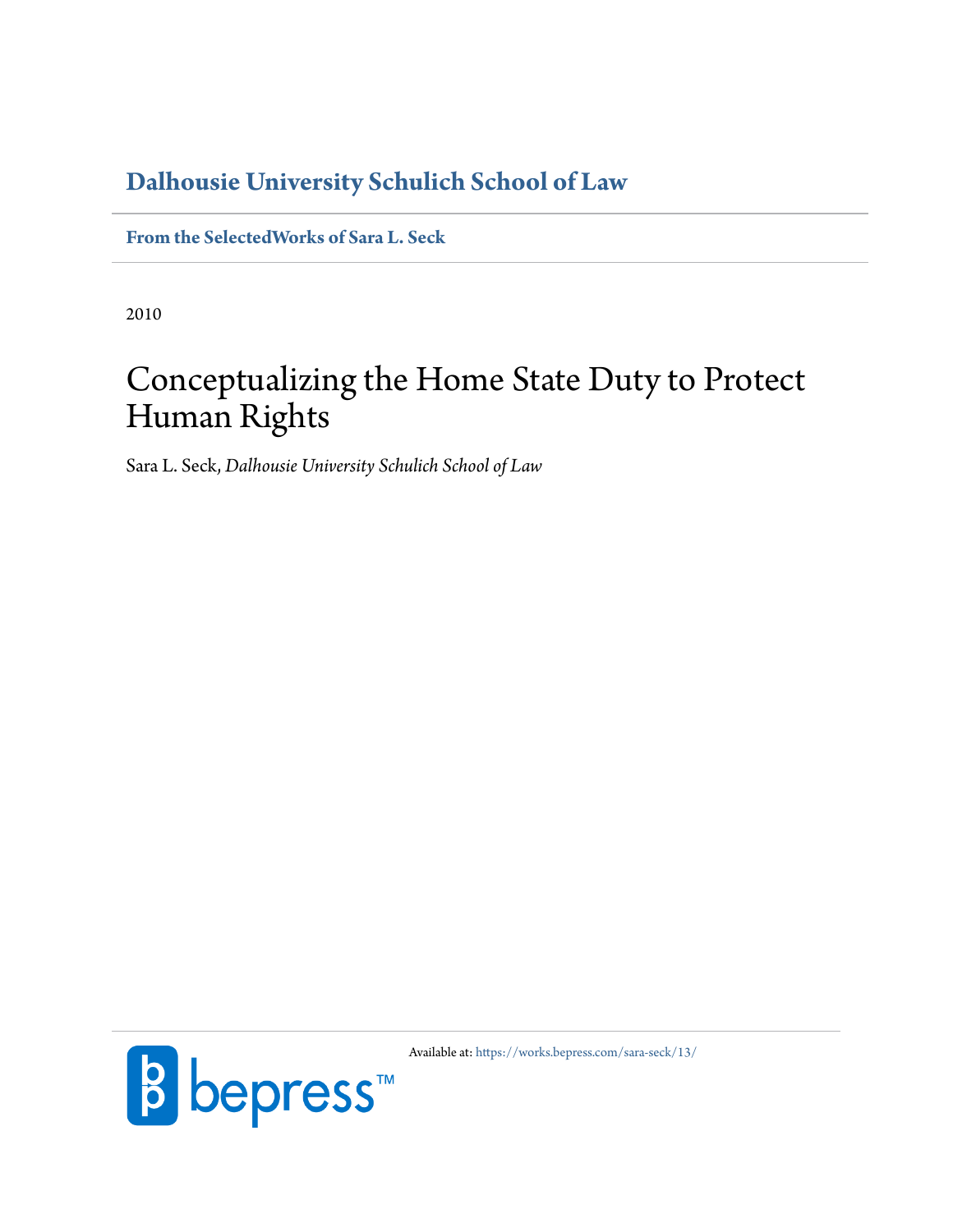### **Conceptualizing the Home State Duty to Protect Human Rights**

Draft, 2009 By Sara L Seck, Western Law sseck@uwo.ca

Published as:

Sara L Seck, "Conceptualizing the Home State Duty to Protect Human Rights", in Karin Buhman, Mette Morsing, & Lynn Roseberry, eds., *Corporate Social and Human Rights Responsibilities: Global Legal and Management Perspectives,* (Palgrave Macmillan, 2011) 25-51.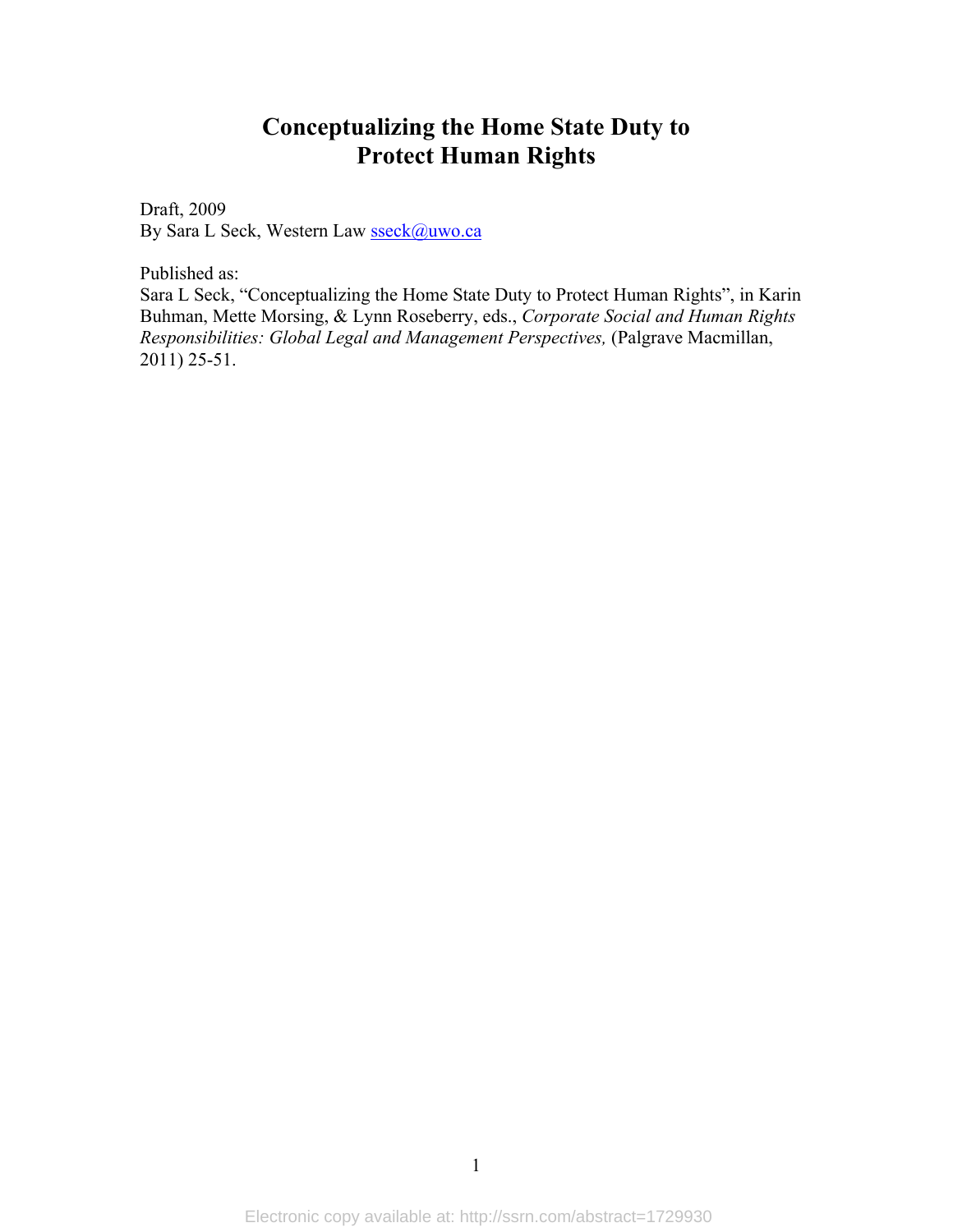#### 1. Introduction

The Special Representative to the UN Secretary-General on Business and Human Rights (SRSG) has identified the State duty to protect against human rights abuses by non-State actors, including business, as one of the fundamental pillars of the Framework for Business and Human Rights [Framework]. $<sup>1</sup>$  The Framework "rests on differentiated</sup> but complementary responsibilities", and is comprised of three "core principles": the State duty to protect, the corporate responsibility to respect human rights, and the need for more effective access to remedies.<sup>2</sup> However, the jurisdictional scope of the State duty to protect is disputed. According to the SRSG, international law provides that States are required to protect against human rights abuses by businesses "affecting persons within their territory or jurisdiction".<sup>3</sup> With regard to home States:

Experts disagree on whether international law requires home States to help prevent human rights abuses abroad by corporations based within their territory. There is greater consensus that those States are not prohibited from doing so where a recognized basis of jurisdiction exists, and the actions of the home State meet an overall reasonableness test, which includes non-intervention in the internal affairs of other States. Indeed, there is increasing encouragement at the international level, including from the treaty bodies, for home States to take regulatory action to prevent abuse by their companies overseas.<sup>4</sup>

This chapter will explore the scope of the home State duty to protect, and in the process will underscore the complementary nature of the responsibilities in the Framework. The SRSG has accepted a renewed three year mandate to "operationalize" the Framework by "providing "practical recommendations" and "concrete guidance" to

 $\overline{a}$ 

The author would like to thank Jennifer Butkus and David Vaughan for their excellent research assistance, and the Social Sciences and Research Council of Canada for funding. I am also grateful to Andreas Rasche and Karin Buhman for their very helpful suggestions.

<sup>&</sup>lt;sup>1</sup> U.N. Hum. Rts. Council, *Promotion and Protection of All Human Rights, Civil, Political, Economic, Social and Cultural Rights, Including the Right to Development: Protect, Respect and Remedy: A Framework for Business and Human Rights*, U.N. Doc. A/HRC/8/5 (Apr. 7, 2008) (*prepared by* John Ruggie) [hereinafter *Framework*].  $^{2}$  *Id.* ¶ 9.

 $\frac{3}{4}$  *Id*  $\frac{9}{10}$  18.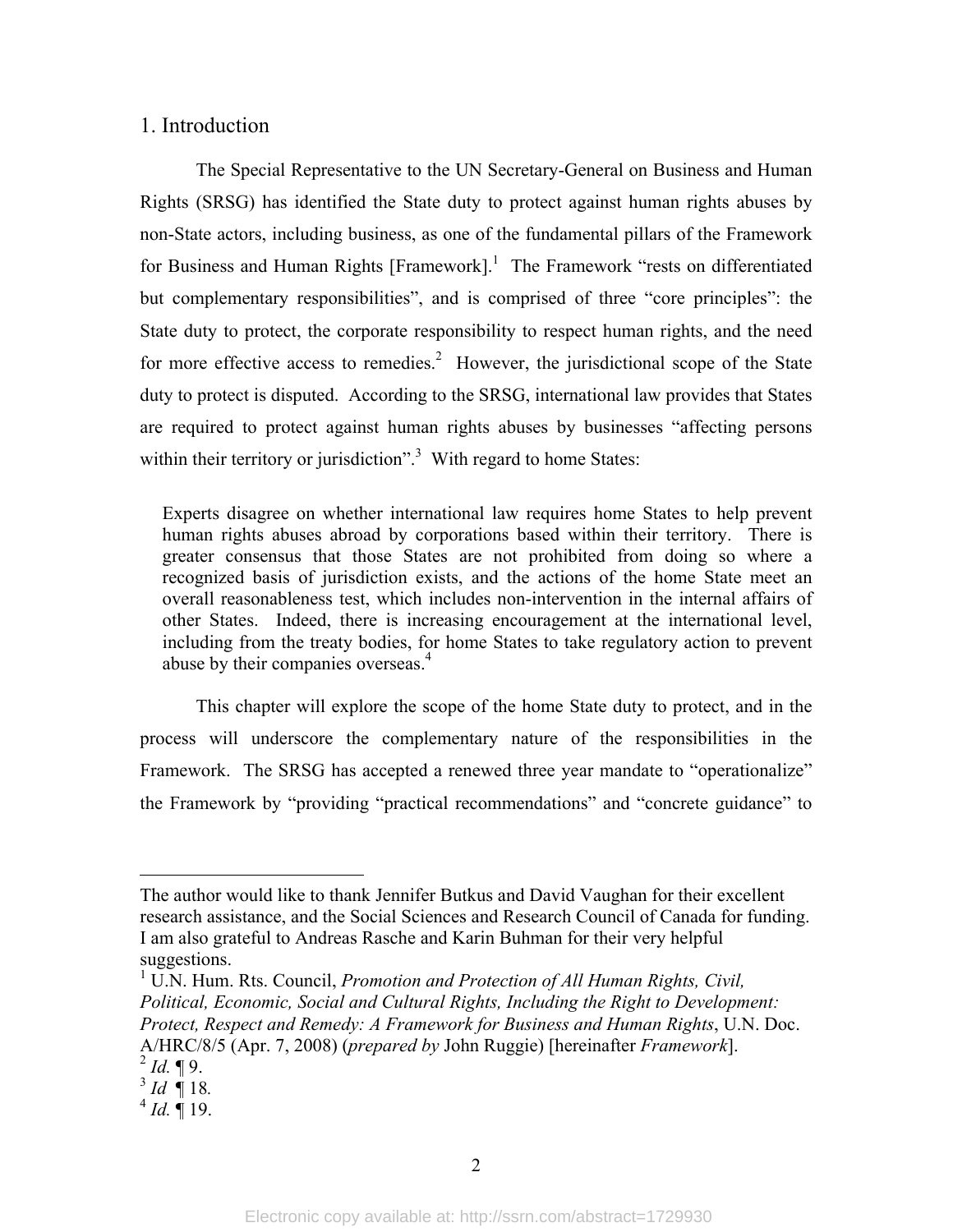States, businesses and other social actors on its implementation."<sup>5</sup> In a recent keynote presentation at the EU Presidency Conference in Stockholm, the SRSG highlighted the importance of better understanding the jurisdictional aspects of the State duty to protect, and described "extraterritorial jurisdiction" as the "elephant in the room that polite people have preferred not to talk about". Yet, in order to "achieve practical progress", the SRSG noted that it is necessary to "pierce the mystique of extraterritorial jurisdiction and sort out what is truly problematic from what is entirely permissible under international law and would be in the best interests of all concerned."<sup>7</sup> This chapter will seek to contribute to this project. Beyond this, however, the chapter will explore an even larger elephant in the room – whether, beyond permissibility, the home State duty to protect should be interpreted to mandate the exercise of home State jurisdiction over transnational corporate conduct in order to both prevent and remedy human rights harms. The chapter will then briefly examine some practical applications that might flow from this conclusion.

The chapter is structured as follows. First, the scope of the permissibility of home State regulation will be examined under the public international law of jurisdiction. In essence, the permissibility question asks when it is that the exercise of home State jurisdiction over transnational corporate conduct is or is not in violation of the jurisdictional rules of public international law. This analysis will then be evaluated from the perspective of Third World Approaches to International Law (TWAIL), an approach to international legal scholarship adopted by a diverse group of scholars who are committed to reforming the international legal system by taking seriously the experiences

 <sup>5</sup> U.N. Hum. Rts. Council, *Promotion and Protection of All Human Rights, Civil, Political, Economic, Social and Cultural Rights, Including the Right to Development: Business and human rights: Towards operationalizing the "protect, respect and remedy" framework*, U.N. Doc. A/HRC/11/13 (Apr. 22, 2009) (*prepared by* John Ruggie) [hereinafter *Operationalizing*].

<sup>6</sup> John G. Ruggie, UN SRSG for Business and Human Rights, *Keynote Presentation at EU Presidency Conference on the 'Protect, Respect and Remedy' Framework*, 2, *available at:* http://www.reports-and-materials.org/Ruggie-presentation-Stockholm-10- Nov-2009.pdf (Stockhom, Nov. 10-11, 2009) [hereinafter, *Stockholm Keynote*].  $\sqrt{7}$  *Id.* at 6.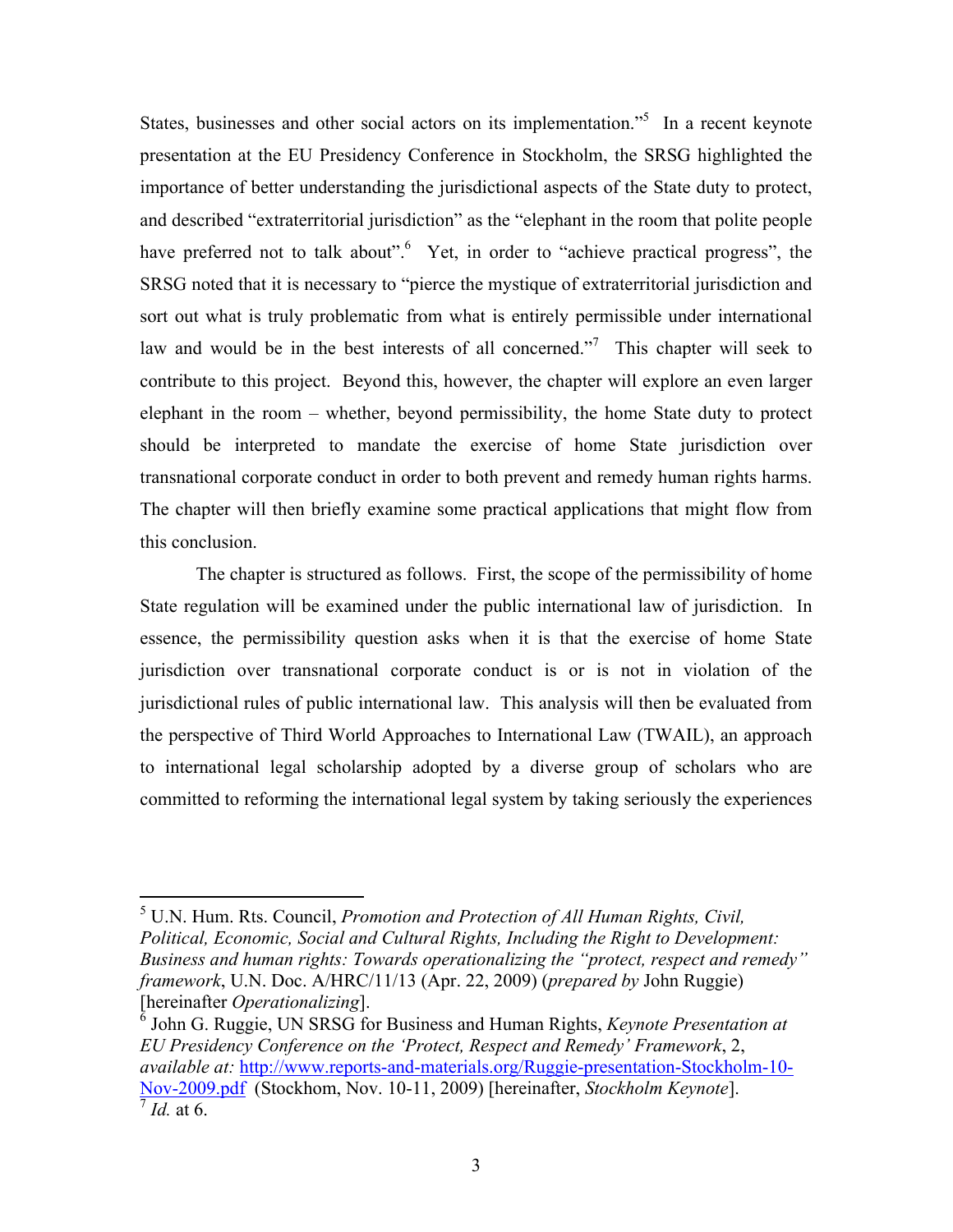of those who self-identify as Third World. $8$  Second, this chapter will explore whether, beyond permissibility, home States are obligated to comply with the State duty to protect human rights. The international law of state responsibility will be scrutinized here. If, as I conclude, home States should indeed be understood to be obligated to comply with the State duty to protect, then compliance with this duty must include structuring home State institutions so as to both facilitate corporate compliance with the responsibility to respect rights, and facilitate access to remedies by victims of human rights abuses. These home State institutions include export credit agencies, stock exchanges, financial institutions and even corporate laws themselves, which together create the structural conditions of the global economic order without which transnational corporations (TNCs) and other businesses would be unable to operate. Finally, the chapter will explore the practical implications of these conclusions by evaluating a single question: whether mandating that institutional investors adhere to the UN Principles of Responsible Investment would satisfy the State duty to protect human rights.<sup>9</sup>

#### 2. The Permissibility of Home State Regulation

The State duty to protect "lies at the very core of the international human rights regime."<sup>10</sup> International human rights treaty bodies recommend that States take all necessary steps to protect against abuse by non-State actors, including prevention, investigation and punishment, and provision of access to redress.<sup>11</sup> The duty has both legal and policy dimensions, and while States have discretion as to how to implement the duty, both regulation and adjudication are considered appropriate measures.<sup>12</sup> However, according to the Framework, home States "may feel reluctant to regulate against overseas harms" because the "permissible scope of national regulation with extraterritorial effect

 <sup>8</sup> Obiora Chinedu Okafor, *Critical Third World Approaches to International Law (TWAIL): Theory, Methodology, or Both?* 10 INT. COMMUNITY L. REV. 371, 376 (2008) [hereinafter Okafor ICLR].

<sup>9</sup> United Nations Principles for Responsible Investment, *available at:*  http://www.unpri.org/principles/ [hereinafter, UNPRI].

<sup>10</sup> *Framework, supra* note 1, ¶ 9.

 $11$  *Id.* 18.

<sup>12</sup> *Id.*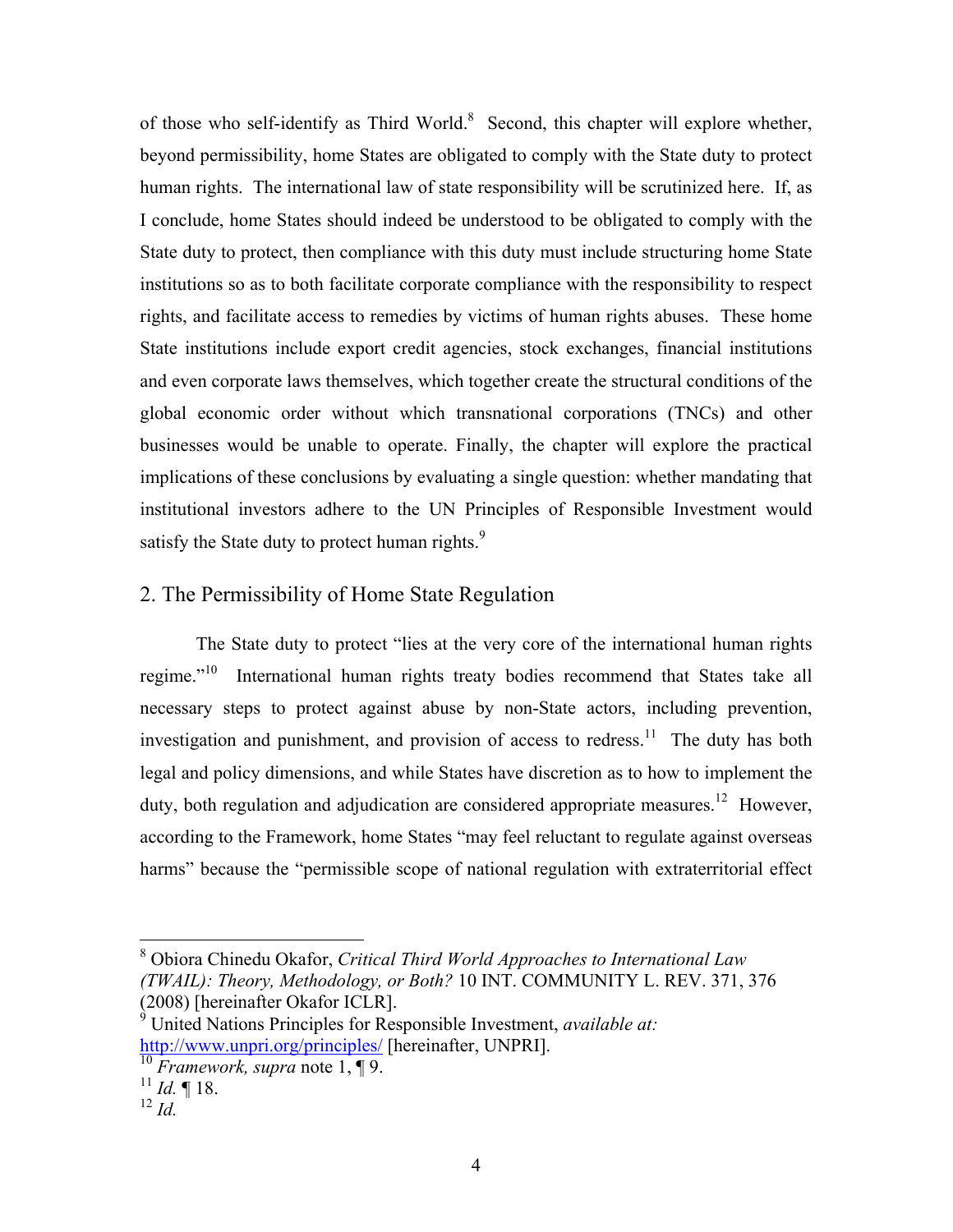remains poorly understood."<sup>13</sup> Alternately, this reluctance may be "out of concern that those firms might lose investment opportunities or relocate their headquarters."<sup>14</sup> As a consequence, the SRSG has recently stated that "we have the oddity of home states promoting investments abroad – extra-territorially, if you will – often in conflict affected regions where bad things are known to happen, but not requiring adequate due diligence from companies because doing so may be perceived as exercising extra-territorial jurisdiction".<sup>15</sup>

Many scholars analyse the permissible scope of home State jurisdiction by framing the problem as one relating to "extraterritorial" jurisdiction.<sup>16</sup> Yet, extraterritorial is not only notoriously difficult to define, but is often associated with notions of illegality.<sup>17</sup> Indeed, continued reference to extraterritoriality may undermine recognition of existing territorial links between home State institutional structures and the global economic activities of TNCs, unintentionally reinforcing home State reluctance to regulate in the first place.<sup>18</sup> Moreover, "extraterritorial jurisdiction" is not a recognized basis of jurisdiction under public international law.

 <sup>13</sup> *Id.* ¶ 14.

 $14 \overline{Id}$ .

<sup>15</sup> *Stocckholm Keynote*, *supra* note 6 at 6.

<sup>16</sup> *See, e.g.,* JENNIFER A. ZERK, MULTINATIONALS AND CORPORATE SOCIAL RESPONSIBILITY 133-142, 145-197 (2006); OLIVIER DE SCHUTTER, EXTRATERRITORIAL JURISDICTION AS A TOOL FOR IMPROVING THE HUMAN RIGHTS ACCOUNTABILITY OF TRANSNATIONAL CORPORATIONS, *available at* http://www.reports-and-materials.org/Olivier-de-Schutter-report-for-SRSGre-extraterritorial-jurisdiction-Dec-2006.pdf (report prepared as a background paper for the legal experts meeting with John Ruggie in Brussels, Nov. 3-4, 2006) [hereinafter DE SCHUTTER REPORT]; Surya Deva, *Acting Extraterritorially to Tame Multinational Corporations for Human Rights Violations: Who Should 'Bell the Cat'?*, 5 MELB. J. INT'L. L. 37 (2004); Christen L. Broecker, *"Better the Devil you Know": Home State Approaches to Transnational Corporate Accountability* 41 N.Y.U. J. INT'L L. & POL. 159 (2008).

<sup>&</sup>lt;sup>17</sup> ANDREAS R. LOWENFELD, INTERNATIONAL LITIGATION AND THE QUEST FOR REASONABLENESS: ESSAYS IN PRIVATE INTERNATIONAL LAW 15 (1996); Sara L. Seck, *Home State Responsibility and Local Communities: The Case of Global Mining*, 11 YALE HUM. RTS. & DEV. L. J. 177, 186 (2008) [hereinafter Seck in YHRDLJ].

<sup>18</sup> *But see* Austen L. Parrish, *Reclaiming International Law from Extraterritoriality*, 93 MINN. L. REV. 815 (2009) (arguing that extraterritorial regulation is not a solution to global problems).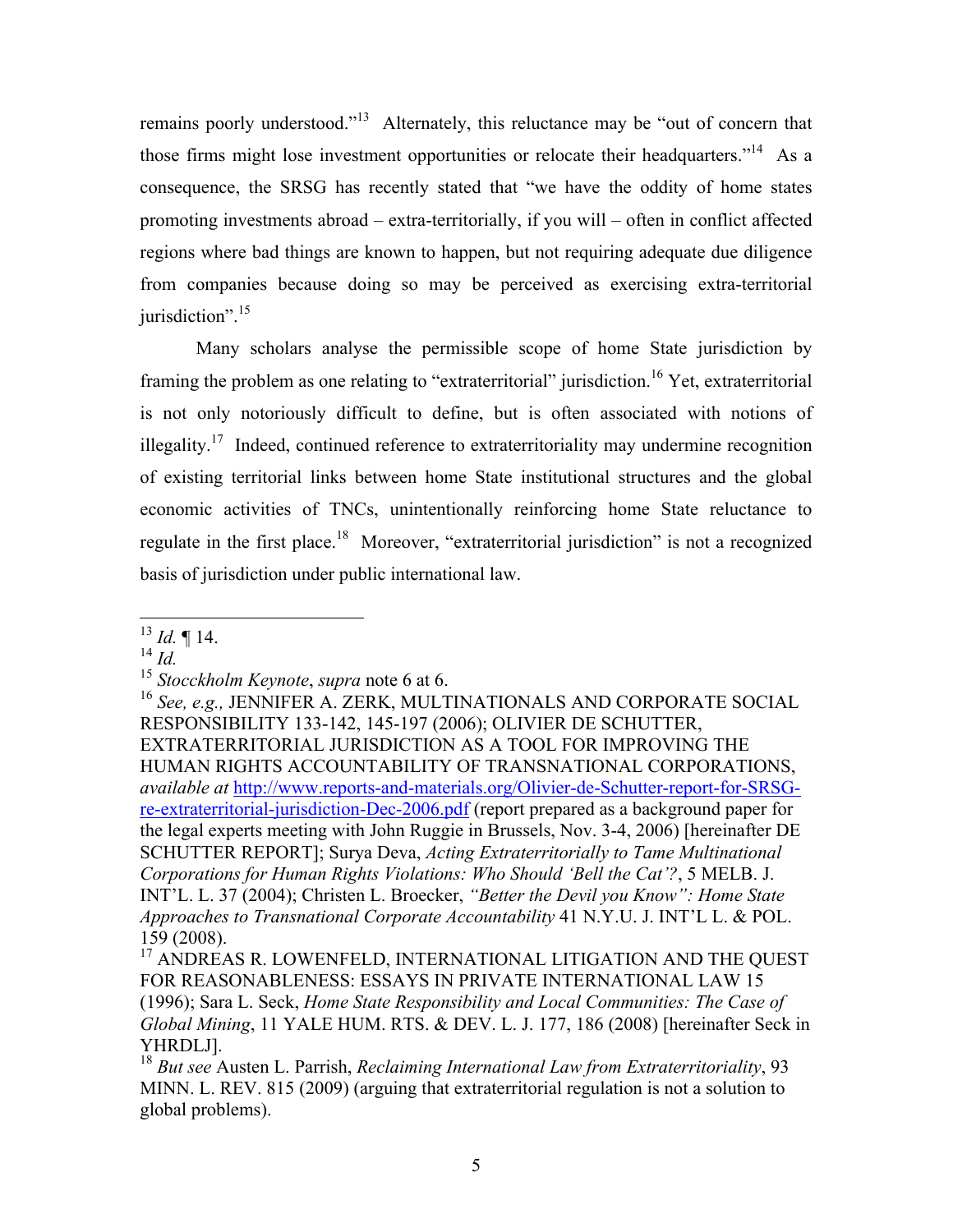Despite this, not surprisingly, the SRSG's EU presidency address explicitly incorporates the language of extraterritoriality, in contrast with the Framework itself. The following section will examine the public international law of jurisdiction using the discussion of home State jurisdiction in the Framework as a starting point. The recent comments of the SRSG on extraterritorial jurisdiction will then be explored, followed by an assessment of the problem from a TWAIL perspective.

#### 2.1 The Public International Law of Jurisdiction

The Framework proposes that an analysis of the scope of home State jurisdiction should begin by finding a recognised basis of jurisdiction under public international law, and then examining whether the exercise of home State jurisdiction meets an overall test of reasonableness.<sup>19</sup> The nationality principle is often assumed to be the most appropriate basis of jurisdiction upon which to ground a preliminary justification for the regulation of TNCs by home States.20 However, State practice diverges in the determination of corporate nationality, and the factors that determine corporate nationality may differ even within a single State as the regulatory context changes.<sup>21</sup> Even where corporate nationality is clear, widespread acceptance of corporate entity theory, according to which each foreign affiliate is a separate legal entity from the parent corporation, restricts the ability of the home State of the parent company to directly regulate foreign subsidiary or associate companies. $^{22}$ 

 <sup>19</sup> *Framework*, *supra* note 1, ¶ 19.

<sup>20</sup> *See, e.g.,* ZERK, *supra* note 16, at 106-109; DE SCHUTTER REPORT, *supra* note 16, at 29-34.

<sup>21</sup> Seck in YHRDLJ, *supra* note 17, at 187-188; DE SCHUTTER REPORT, *supra* note 16, at 30; CYNTHIA DAY WALLACE, THE MULTINATIONAL ENTERPRISE AND LEGAL CONTROL: HOST STATE SOVEREIGNTY IN AN ERA OF ECONOMIC GLOBALIZATION 132-37 (2002).

 $22$  Corporate enterprise theory, a competing theory, is described as an emerging doctrine. LOWENFELD, *supra* note 17, at 85-86; Upendra Baxi, *Mass Torts, Multinational Enterprise Liability and Private International Law*, 276 REC. DES COURS 297, 399- 401 (1999). A home state may still regulate a parent company so that it exercises control over a foreign subsidiary without directly regulating that entity. F.A. MANN, *The Doctrine of International Jurisdiction Revisited After Twenty Years*, 186 REC. DES COURS 19, 60-63 (1984); ZERK, *supra* note 16, at 108.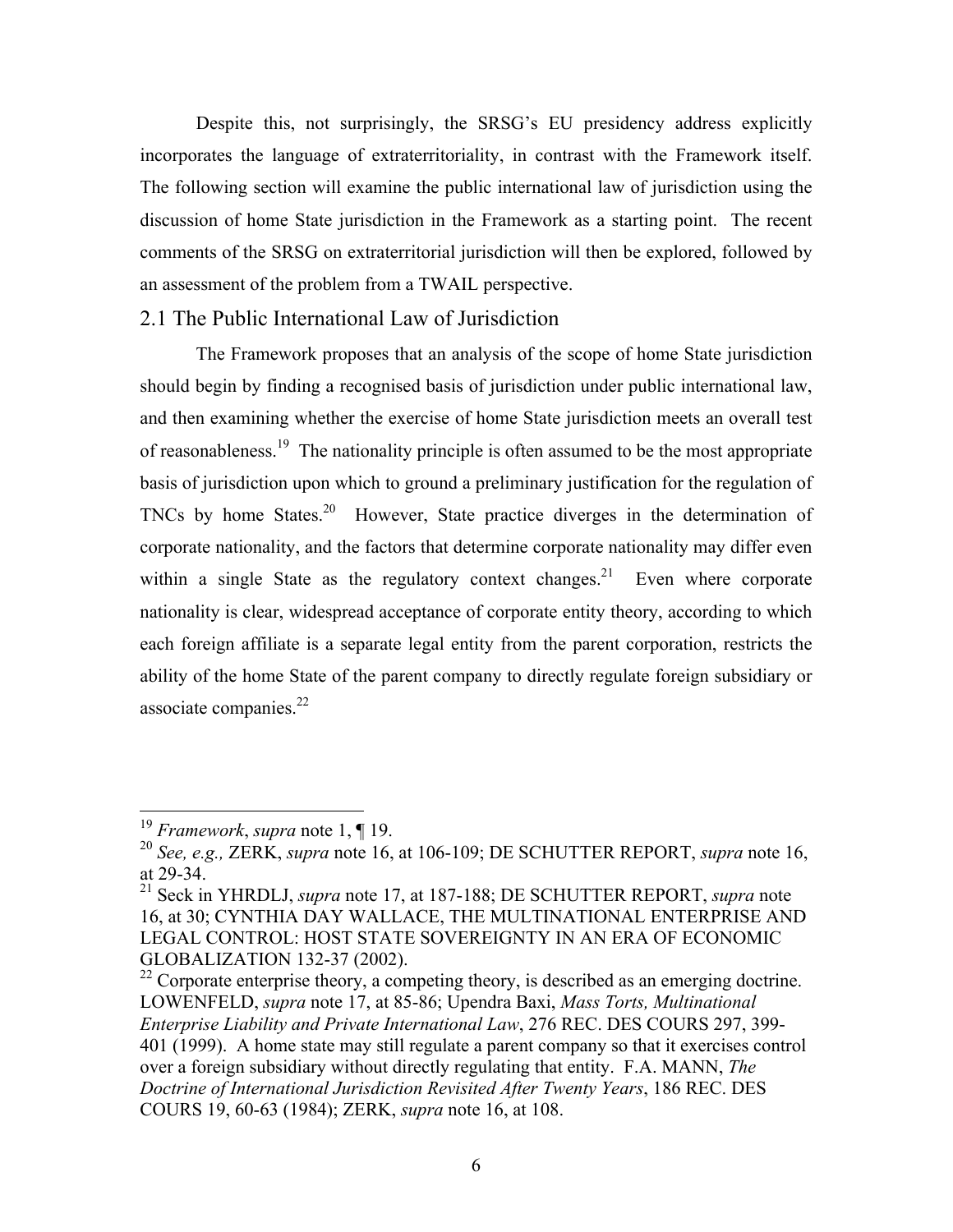While the definition of home State in essence depends upon the ability to identify the nationality of a TNC,  $^{23}$  this is often done in the public international law context by reference to "the place of incorporation" or "the place from which control over the corporation's activities is primarily exercised. $^{24}$  The importance of "place" suggests that an examination of territorial links might serve equally well as a preliminary justification for the exercise of home State jurisdiction. Instinctively, a focus upon territoriality draws attention to the territory of the host State where the impact of the human rights violation is felt, and to any subsidiary or affiliate corporate entity based within host State territory. However, attention is equally due the territory of origin. The home State, as the State of origin of foreign direct investment, will necessarily have a strong territorial connection to conduct that takes place within home state territory. This conduct may take many forms, including decision-making at corporate headquarters, decision-making by a government body or private financial institution in relation to financing or insurance support, or decision-making by a stock exchange in relation to listing to obtain equity financing. While this conduct may not in and of itself directly cause the human rights violation, it does play an essential supporting role without which the human rights violation could not occur. Moreover, all of these home State institutional structures, whether conceived of as "public" or "private," are supported by a network of professionals, including underwriters, auditors, analysts and lawyers, who are primarily based in a city located within the territory of the home State. $25$ 

Once a recognised basis of jurisdiction is identified providing a preliminary justification for the exercise of home State jurisdiction, the question remains as to whether or not the exercise of jurisdiction is reasonable. In particular, does it constitute an unacceptable intervention into the internal affairs of the host State? Incidents of concurrent or overlapping jurisdiction are quite commonplace, indeed, they are inevitable

 <sup>23</sup> ZERK, *id.* at 146-151.

 $^{24}$  *Id.* at 147. The "nationality of owners or those having substantial 'control' over the activities or operations of the corporation" may also serve to identify TNC nationality. *Id.*

<sup>&</sup>lt;sup>25</sup> On the importance of global cities, *see especially* SASKIA SASSEN, LOSING CONTROL?: SOVEREIGNTY IN AN AGE OF GLOBALISATION (1996); SASKIA SASSEN, TERRITORY, AUTHORITY, RIGHTS: FROM MEDIEVAL TO GLOBAL ASSEMBLAGES (2006).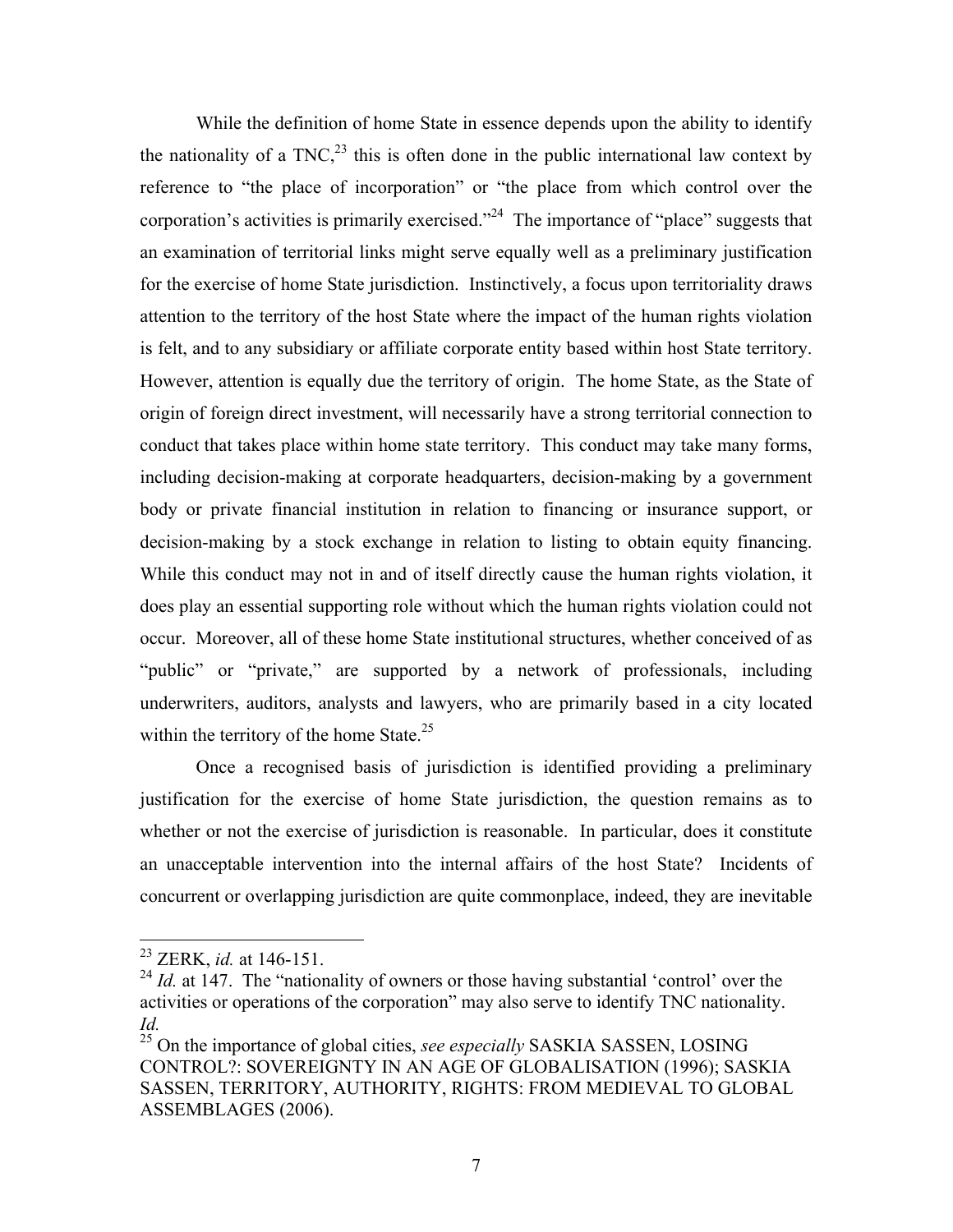in a global economic order with both host and home States.<sup>26</sup> On the other hand, incidents of truly conflicting jurisdiction, where it would be impossible for a TNC to comply with the laws of both the home State and the host State, are likely to arise less frequently in the human rights context.<sup>27</sup> In most cases there is no true conflict between the laws of the home and host States, but the home State's exercise of concurrent jurisdiction is understood as intrusive by the host State, touching matters that are considered central to the "very idea" of state sovereignty.<sup>28</sup>

The reasonableness of an exercise of home State jurisdiction is often said to involve a balancing of State interests, including consideration of factors such as the links to the territory of the regulating state; the character of the activity being regulated; its importance to the regulating state; and the importance of the regulation to the international system.<sup>29</sup> An alternate approach to the resolution of jurisdictional conflicts recognises that home States may exercise jurisdiction not only to enforce their own policy goals, but also to enforce international policy goals such as those of international human rights law.<sup>30</sup> According to August Reinisch, where the exercise of home State jurisdiction could validly be described as an attempt to enforce international human rights norms through national legal systems, the substantive international law principles of

 <sup>26</sup> Seck in YHRDLJ, *supra* note 17, at 192; D.W. Bowett, *Jurisdiction: Changing*  Patterns of Authority Over Activities and Resources, in THE STRUCTURE AND PROCESS OF INTERNATIONAL LAW: ESSAYS IN LEGAL PHILOSOPHY DOCTRINE AND THEORY 555, 565 (R. St. J. Macdonald & Douglas Johnston eds., 1983).

<sup>&</sup>lt;sup>27</sup> Seck in YHRDLJ, *id.* at 192-193. A true conflict would occur only where the host state mandates the TNC to violate human rights, not where the host state omits to regulate the TNC so as to prevent human rights violations.

<sup>28</sup> Craig Scott, *Translating Torture into Transnational Tort: Conceptual Divides in the Debate on Corporate Accountability for Human Rights Harms, in TORTURE AS TORT:* COMPARATIVE PERSPECTIVES ON THE DEVELOPMENT OF

TRANSNATIONAL HUMAN RIGHTS LITIGATION 45, 53 (Craig Scott, ed., 2001) [hereinafter TORTURE AS TORT].

<sup>29</sup> Seck in YHRDLJ, *supra* note 17, at 195. *See also* RESTATEMENT (THIRD) OF FOREIGN RELATIONS LAW OF THE UNITED STATES § 403 (1987); ZERK, *supra*  note 16, at 136-139; Bowett, *supra* note 26, at 566-72; DE SCHUTTER REPORT, *supra*  note 16, at 27.

<sup>30</sup> August Reinisch, *The Changing International Legal Framework for Dealing with Non-State Actors, in* NON-STATE ACTORS AND HUMAN RIGHTS 37, 58 (Philip Alston ed., 2005).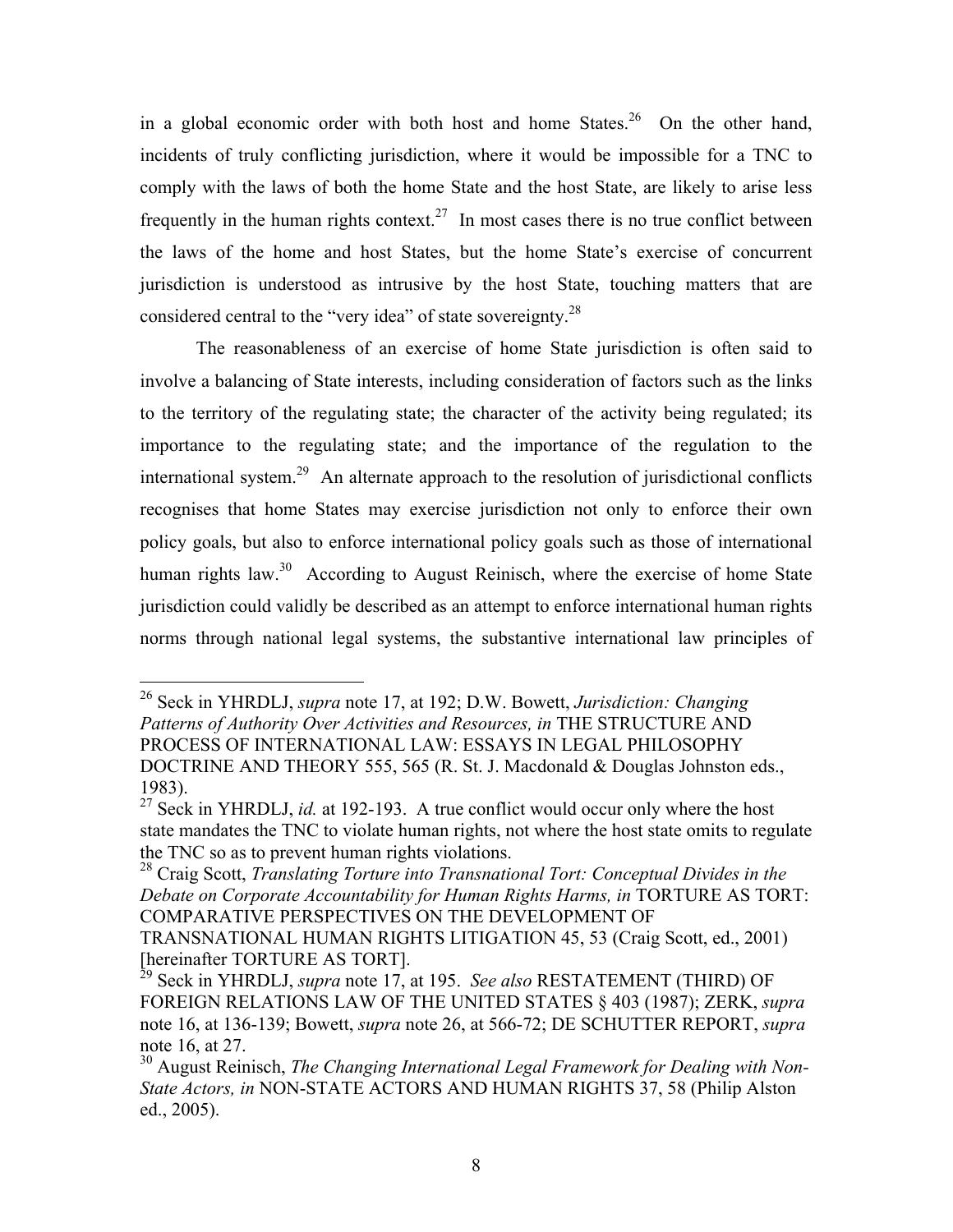human rights should override the formal principles from the public international law of jurisdiction.<sup>31</sup> In these situations, "affected states will have a hard time justifying their disregard of human rights in rejecting the extraterritorial acts of others.<sup>32</sup>

The most recent statement by the SRSG on the permissibility of extraterritorial jurisdiction takes a slightly different approach. The SRSG explicitly distinguishes between what he describes as "true extraterritorial jurisdiction exercised directly in relation to overseas actors or activities", and "domestic measures that have extraterritorial implications".<sup>33</sup> In the case of direct extraterritorial jurisdiction, the SRSG notes that States "usually rely on a clear nationality link to the perpetrator". By contrast, domestic measures with extraterritorial implications "rely on territory as the jurisdictional basis, even though they may have extraterritorial implications."<sup>34</sup> Both, according to the SRSG, can be controversial, although domestic measures with extraterritorial implications are most common.<sup>35</sup> In general, "principles-based approaches" appear "less problematic than detailed rules-based approaches", due to "genuine legal, political and cultural differences among states".<sup>36</sup>

In recognition that extraterritorial jurisdiction "constitutes a range of measures", the SRSG ultimately proposes a matrix:

It has two rows: direct extraterritorial jurisdiction over parties or activities abroad, and domestic measures with extraterritorial implications. And it has three columns: public policies, prescriptive regulations, and enforcement action. The combination yields six cells – six broad types of measures with differing extraterritorial reach – not all of which are equally controversial or as likely to trigger objections and resistance.

Yet, the SRSG concludes, "all cells" are "under-populated", "not only the most difficult and controversial".<sup>37</sup> While the SRSG clearly acknowledges the legitimacy of concerns expressed by home States, host States and corporations about extraterritorial jurisdiction,

 $31$  *Id.* 

<sup>32</sup> *Id. See also* Seck in YHRDLJ, *supra* note 17, at 195.

<sup>33</sup> *Stockholm Keynote, supra* note 6 at 3.

<sup>34</sup> *Id.* at 3.

<sup>35</sup> *Id.* at 4.

<sup>36</sup> *Id.* at 4.

<sup>37</sup> *Id.* at 5.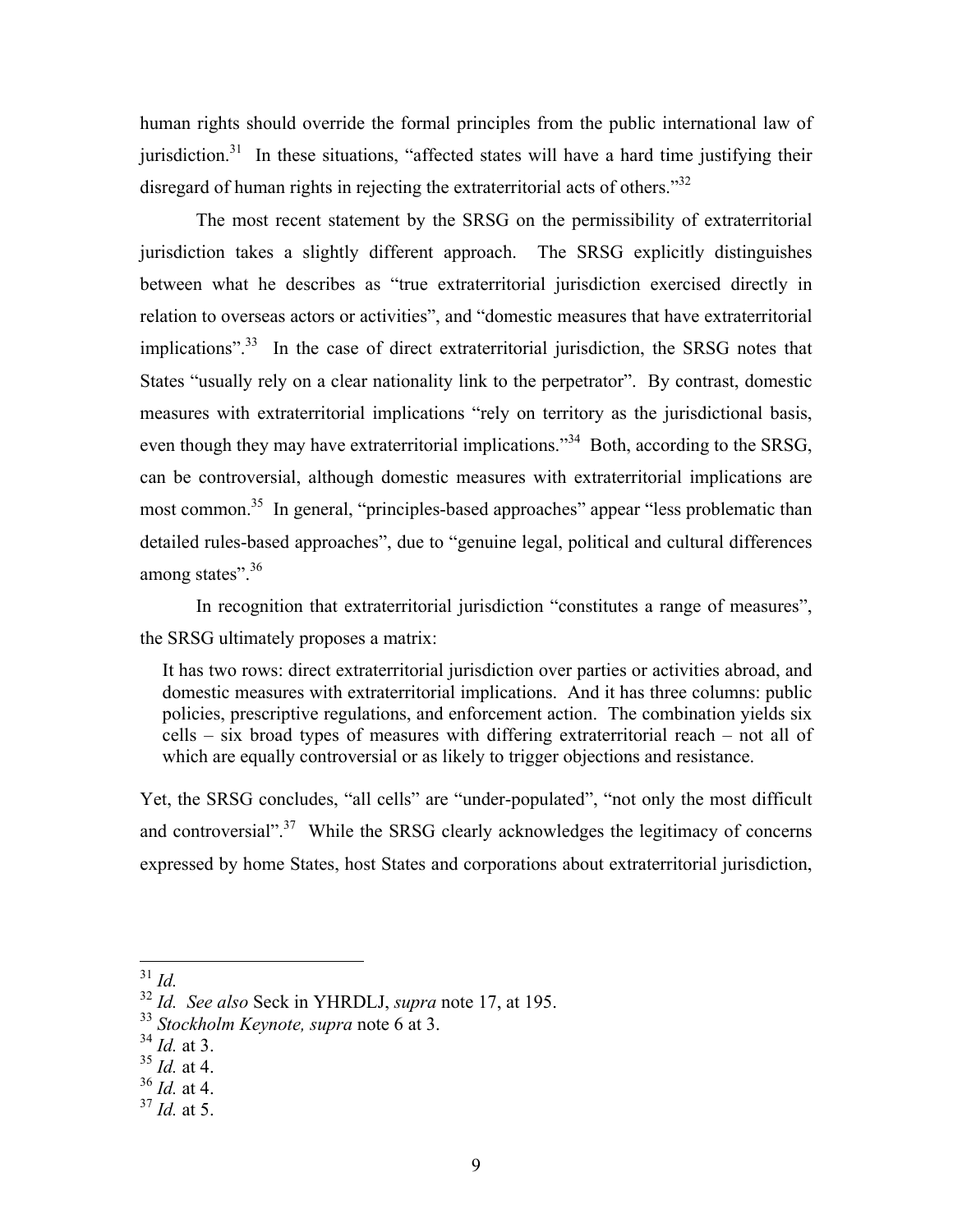he is clear: "the debate [about extraterritorial jurisdiction] must be had because the business and human rights agenda ultimately is about closing governance gaps".<sup>38</sup>

#### 2.2 Insights from Third World Approaches to International Law

As described above, August Reinisch proposes that where the exercise of home State jurisdiction could validly be described as an attempt to enforce international human rights norms through national legal systems, the substantive international law principles of human rights should override formal principles from the public international law of jurisdiction that might suggest the home State is acting in violation of international law. One of the difficulties with Reinisch's proposal, however, is determining whether a home State is in fact regulating in order to enforce an international norm, or whether its conduct is better described as serving its own national policy goals.<sup>39</sup> A related question is whether home State reluctance to regulate in relation to the State duty to protect is attributable to a lack of understanding of permissible jurisdictional scope, or whether it is more accurately described as arising "out of concern that those firms might lose investment opportunities or relocate their headquarters".<sup>40</sup> The SRSG's recent statement on extraterritorial jurisdiction appears premised upon the assumption that there is in fact misunderstanding over the permissible scope of home State jurisdiction. However, if in practice home States only exercise jurisdiction when it would serve to promote internal economic interests, then the reluctance to implement even domestic public policies with extraterritorial implications in the human rights realm as identified by the SRSG becomes easier to understand, although more difficult to justify.

A TWAIL assessment of the jurisdictional rules of public international law may be helpful here. TWAIL, or Third World Approaches to International Law, is an approach to international legal scholarship adopted by a diverse group of scholars who are:

solidly united by a shared ethical commitment to the intellectual and practical struggle to expose, reform or even retrench those features of the international legal system that help create or maintain the generally unequal, unfair, or unjust global order ... a commitment to centre the *rest* rather than merely the *west*, thereby taking the lives and

 <sup>38</sup> *Id.* at 5.

<sup>39</sup> Reinisch, *supra* note 30. *See also* ZERK, *supra* note 16, at 136-138. Zerk notes that "the motives of the regulating state are rarely (if ever) pure." *Id.* at 137.

<sup>40</sup> *Framework*, *supra* note 1, ¶ 14.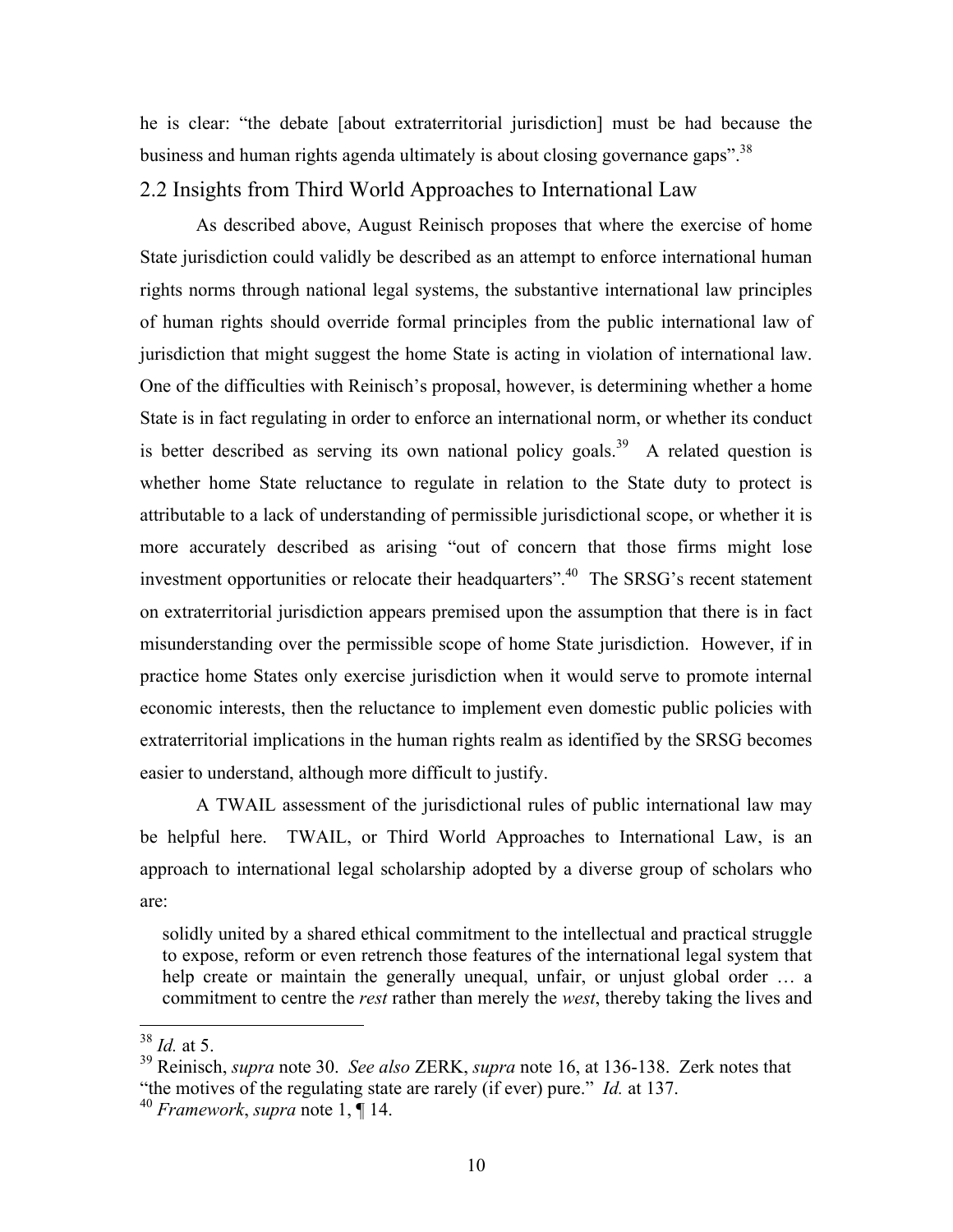experiences of those who have self-identified as Third World much more seriously than has generally been the case. $41$ 

While TWAIL is not a unanimous, monolithic school of thought, TWAIL scholarship is united in its broad opposition to the unjust global order.<sup>42</sup> Historical TWAIL scholarship has highlighted the colonial origins of international law, revealing how despite international law's universal claims, it was used to justify, manage and legitimize the subjugation and oppression of Third World peoples.<sup>43</sup> Colonialism was central to the formation of international law, and neo-colonialism continues to be central to the structure of international law today through contemporary initiatives such as the discourse of development that presents Third World peoples as deficient and in need of international intervention.<sup>44</sup> According to Antony Anghie, the practices of powerful Western states following the establishment of the United Nations and continuing today may be best understood as the "continuation, consolidation, and elaboration of imperialism."45 However, TWAIL scholars do not reject international law, but rather seek to make the people of the Third World the ultimate decision makers when identifying and interpreting international legal rules. As international law provides Third World peoples with no real voice, TWAIL scholars "themselves must imagine or somehow approximate the actual impact of specific rules or practices on their daily lives and define or interpret those rules accordingly."46 TWAIL scholars have also asked how to define the Third World, with many concluding that a fixed geographic approach is

 <sup>41</sup> Okafor ICLR, *supra* note 8 at 376.

<sup>42</sup> Obiora Chinedu Okafor, *Newness, Imperialism and International Legal Reform in Our Time: A TWAIL Perspective*, 43 OSGOODE HALL L. J. 176 (2005) [hereinafter, Okafor *Newness*]. *See also* Makau Mutua, *What Is TWAIL* 94 AM. SOC'Y INT'L PROC. 31 (2000); Karen Mickelson, *Taking Stock of TWAIL Histories,* 10 INT'L COMMUNITY L. REV. 353 (2008).

<sup>43</sup> Antony Anghie & B.S. Chimni, *Third World Approaches to International Law and Individual Responsibility for Internal Conflict,* 2 CHINESE J. INT'L L. 77 at 187 (2003). <sup>44</sup> *Id.* at 193.

 $^{45}$  ANTONY ANGHIE, IMPERIALISM, SOVEREIGNTY AND THE MAKING OF INTERNATIONAL LAW 11-12 (2005). *See also* BALAKRISHNAN RAJAGOPAL, INTERNATIONAL LAW FROM BELOW: DEVELOPMENT, SOCIAL MOVEMENTS AND THIRD WORLD RESISTANCE (2003).

<sup>46</sup> Anne-Marie Slaughter & Steven R. Ratner, *The Method is the Message,* 36 STUD. TRANSNAT'L LEGAL POL'Y 239 at 248-249 (2004).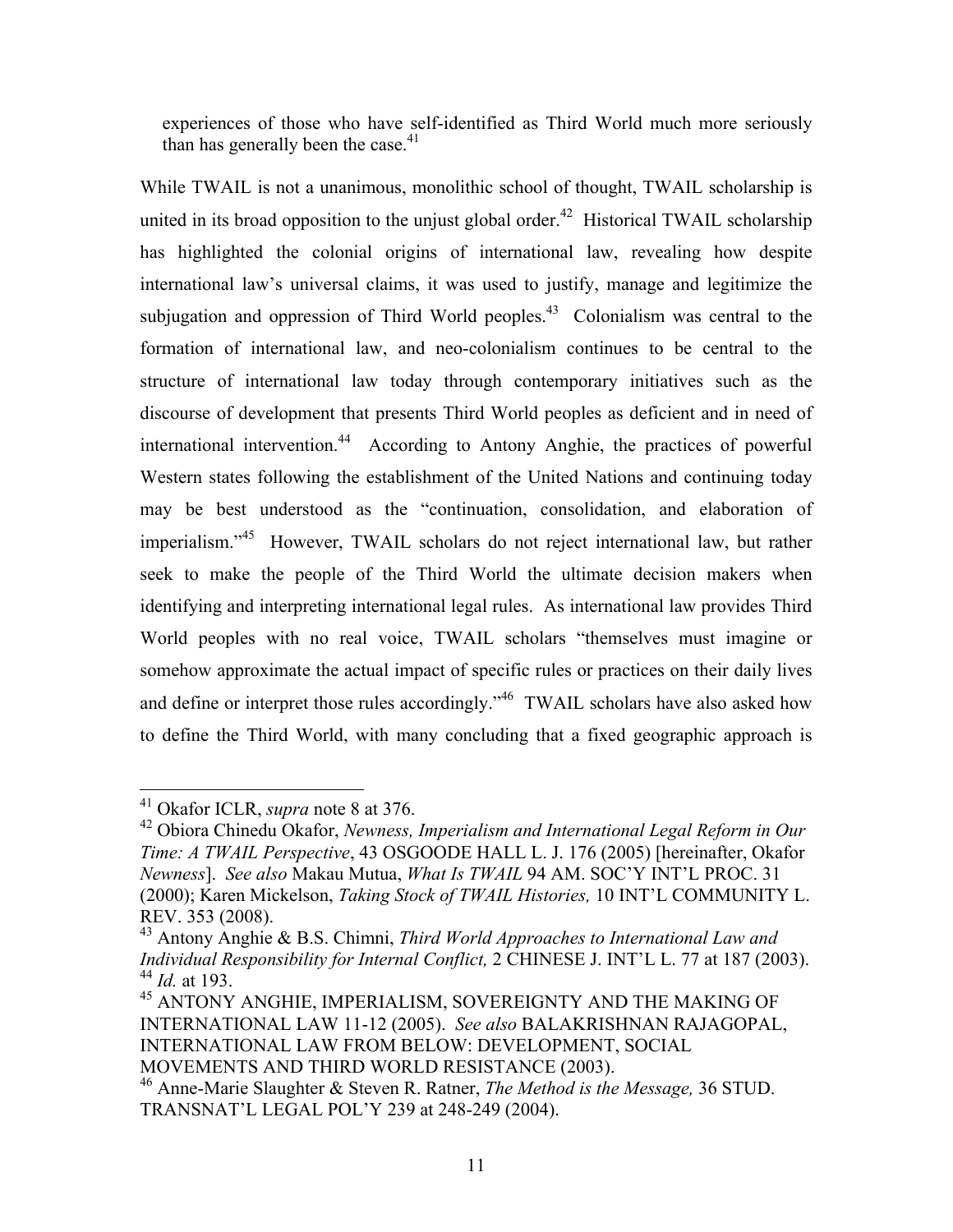unhelpful; rather, the significance of Third World is tied to a sense of subordination within the global system shared by a group of States or societies that self-identify as Third World.<sup>47</sup>

The unilateral exercise of home State jurisdiction in the human rights realm creates a curious problem from a TWAIL perspective. On the one hand, if home States only exercise jurisdiction to promote internal economic goals, then unilateral home State regulation, even ostensibly addressing human rights concerns, appears innately problematic as an imperialistic infringement of host State sovereignty.48 Moreover, if home State regulation designed to prevent and remedy human rights harms were to become routine State practice that contributed to the development of customary international law norms, it could unintentionally serve to reinforce the neo-colonialist tendencies of international law.<sup>49</sup> On the other hand, to the extent that neo-colonial tendencies are already embedded within the structure of international law, the public international law rules of jurisdiction which suggest that extraterritoriality in the business and human rights context is illicit and a violation of international law could themselves be neo-colonialist. The language of extraterritoriality thus shields home States from pressure to take action to ensure home State TNCs respect the rights of citizens in Third World host States. It also shields the home State from the fear that another home State might take action to protect the human rights of its own Third World peoples, including perhaps indigenous peoples.

Notably, many TWAIL scholars complain that home State courts have been reluctant to exercise "justice jurisdiction" over TNC conduct that has violated the human rights of communities within developing countries, while at the same time according

 <sup>47</sup> Okafor *Newness, supra* note 42 at 174-175. *See also* Balakrishnon Rajagopal, *Locating the Third World in Cultural Geography,* (1998-1999) THIRD WORLD LEGAL STUDIES 1.

<sup>48</sup> *See, e.g.,* B.S. Chimni, *An Outline of a Marxist Course on Public International Law,* 17 LEIDEN J. INT'L L. 1, 19-20 (2004).

<sup>49</sup> *See further* Sara L. Seck, *Unilateral Home State Regulation: Imperialism or Tool for Subaltern Resistance?* 46 OSGOODE HALL L. J. 565 (2008) [hereinafter Seck in OHLJ].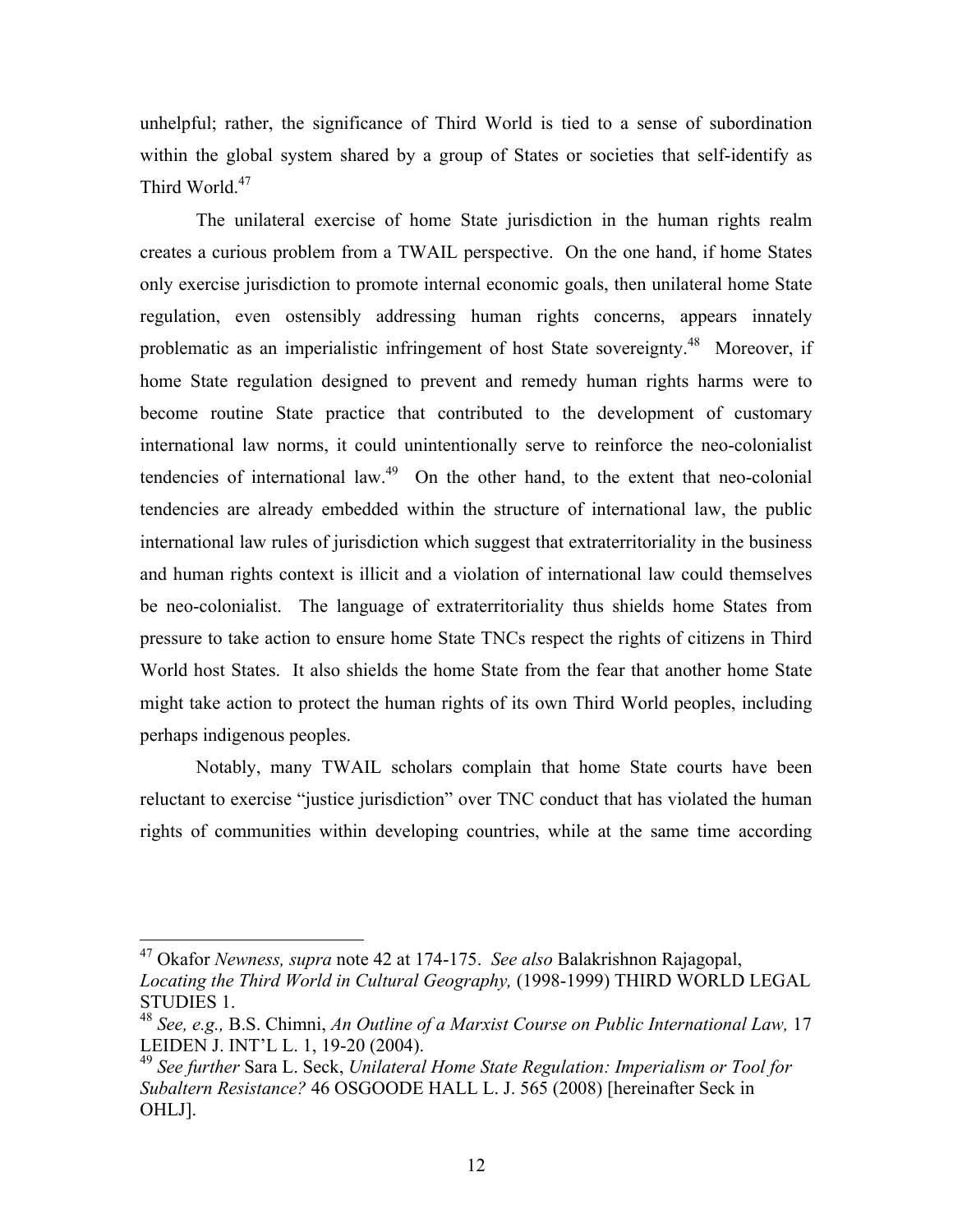protection to developed State investors.<sup>50</sup> Moreover, according to Balakrishnan Rajagopal, despite the problematic reliance of human rights discourse upon the State as the primary duty-holder, human rights should not be dismissed.<sup>51</sup> The problem with human rights theory is that it is linked with the colonial origins of the doctrine of sovereignty, for the State is given a predominant role as the source and implementer of the normative framework.<sup>52</sup> Consequently, the "radical democratic potential in human rights" must be sought out, "by paying attention to the pluriverse of human rights, enacted in many counter-hegemonic frames."<sup>53</sup>

What might this mean? While TWAIL calls for justice jurisdiction have generally been made in relation to the exercise of adjudicative jurisdiction by courts, the SRSG has correctly noted that courts are reluctant to accept these cases without clear legislative or executive support.<sup>54</sup> This suggests that a TWAIL analysis of home State regulation necessitates a distinction between regulation that enables host State individuals and local communities to seek redress from harm (and to seek to prevent harm in the first place), and regulation that imposes home State values or standards on communities in other States without the participation, consultation or consent of those same communities.<sup>55</sup> It also suggests that asking what the permissible scope of home State extraterritorial jurisdiction is may serve to distract from the real elephant in the room: whether State-created institutional structures of the global economic order must regulate the TNC conduct that they facilitate so as to protect individuals and local communities from human rights violations, and to offer access to remedies in the event of harm.

 <sup>50</sup> Chimni, *supra* note 48, at 20. *See generally* Baxi, *supra* note 22; Muthucumaraswamy Sornarajah, *Linking State Responsibility for Certain Harms Caused by Corporate Nationals Abroad to Civil Recourse in the Legal Systems of Home States, in TORTURE* AS TORT 491, *supra* note 28. 51 RAJAGOPAL, *supra* note 45, at 186.

<sup>&</sup>lt;sup>52</sup> *Id.* at 187. Thus, despite its "nominal anti-sovereignty posture", human rights remains a "state-centred" discourse, and protest or resistance movements inside societies are ignored. *Id.*

<sup>53</sup> Balakrishnan Rajagopal, *Counter-hegemonic International Law: rethinking human rights and development as a Third World Strategy*, 27 THIRD WORLD Q. 767 at 768 (2006).

<sup>54</sup> *Stockholm Keynote, supra* note 6, at 3.

<sup>55</sup> Seck in OHLJ, *supra* note 49.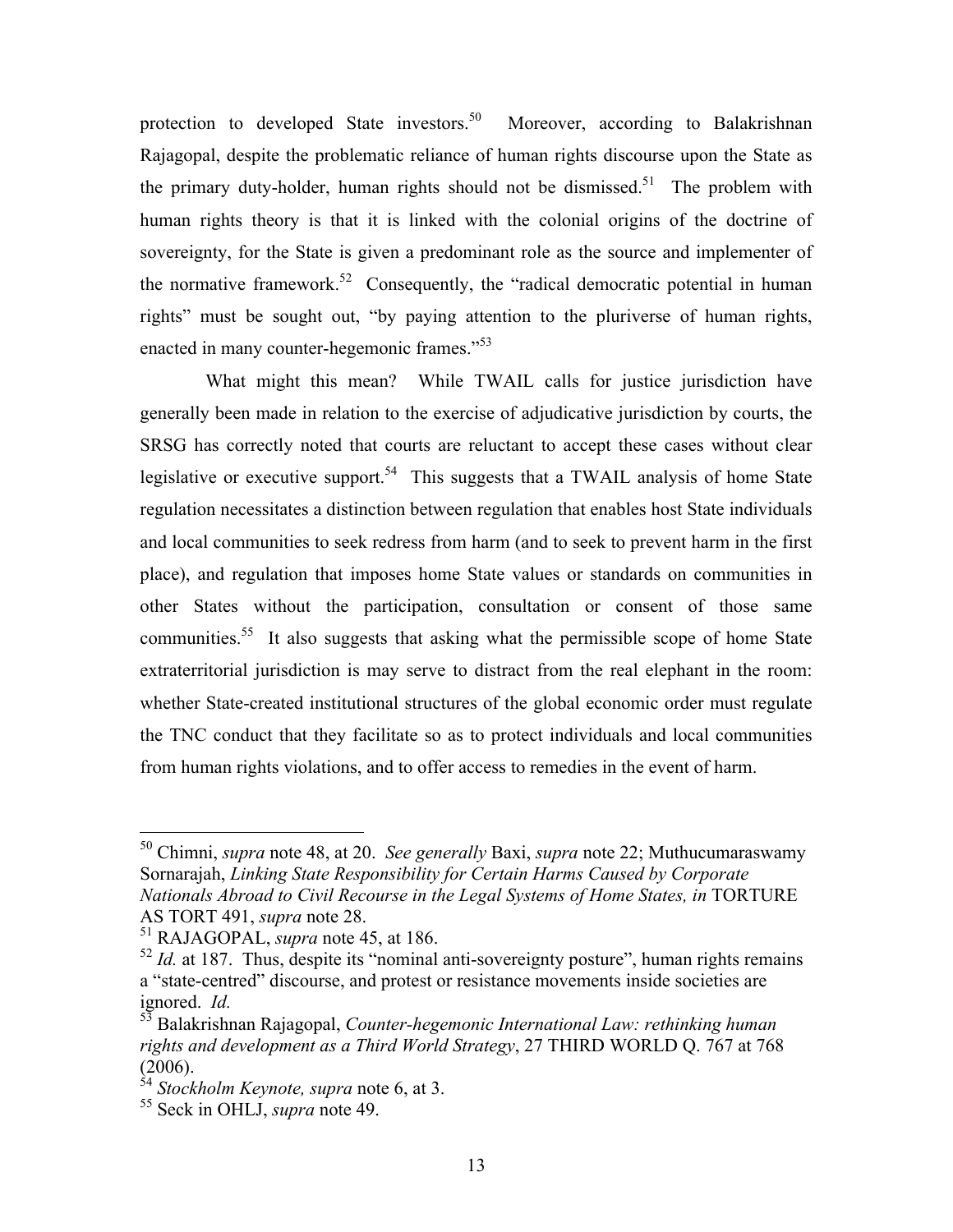#### 3. Home State Obligations

#### 3.1 Jurisdictional Scope and the *ILC Articles*

The extent of home State obligations depends upon the scope of jurisdictional clauses in international human rights treaties or as understood under customary international human rights law. According to the Framework, international law provides that States are required to protect against human rights abuses by business "affecting persons within their territory or jurisdiction."<sup>56</sup> Thus, while territoriality could serve as a preliminary justification for the exercise of home State jurisdiction under public international law, territoriality does not so easily ground an obligation to regulate where those affected by conduct supported by home State institutions are physically located in the host State. Moreover, although nationality jurisdiction has been invoked in relation to transnational corporate conduct in multilateral efforts to regulate transnational bribery,  $57$ human rights treaties do not make specific mention of the scope of State obligations in relation to TNCs.

The precise scope of obligations under international human rights law hinges upon the meaning of "jurisdiction."<sup>58</sup> Despite some controversial jurisprudence from the

 <sup>56</sup> *Framework*, *supra* note 1, ¶ 18. Some States claim the scope of the duty is limited to protecting those "both within their territory and jurisdiction". *Id.* at n.10. <sup>57</sup> *See, e.g., OECD Convention on Combating Bribery of Foreign Public Officials in* 

International Business Transactions art. 2, Dec. 17, 1997, DAFFE/IME/BR(97)20, 37 I.L.M. 1, available at http://www.oecd.org/dataoecd/4/18/38028044.pdf (obliging State parties to exercise jurisdiction in respect of bribery offences committed abroad by their nationals).

<sup>58</sup> *See, e.g.,* U.N. Human Rights Comm., *General Comment No. 31*, The Nature of the General Legal Obligation Imposed on States Parties to the Covenant on Civil and Political Rights, ¶ 3, U.N. Doc. CCPR/C/21/Rev.1/Add. 13 (May 26, 2004) (clarifying that while Article 2(1) of the ICCPR refers to both territory and jurisdiction, a state's obligations extend to individuals who are not within the state's territory but who are subject to its jurisdiction). *See* Robert McCorquodale & Penelope Simons, *Responsibility Beyond Borders: State Responsibility for Extraterritorial Violations by Corporations of International Human Rights Law*, 70(4) MODERN LAW REVIEW 598, 602-605, n.25 (2007); EXTRATERRITORIAL APPLICATION OF HUMAN RIGHTS TREATIES (F. Coomans & M.T. Kamminga eds., 2004) [hereinafter EXTRATERRITORIAL APPLICATION]. *See also*  Smita Narula, *The Right to Food: Holding Global Actors Accountable Under International Law*, 44 COLUMBIA J. TRANSNAT'L L. 691, 728-737 (2006)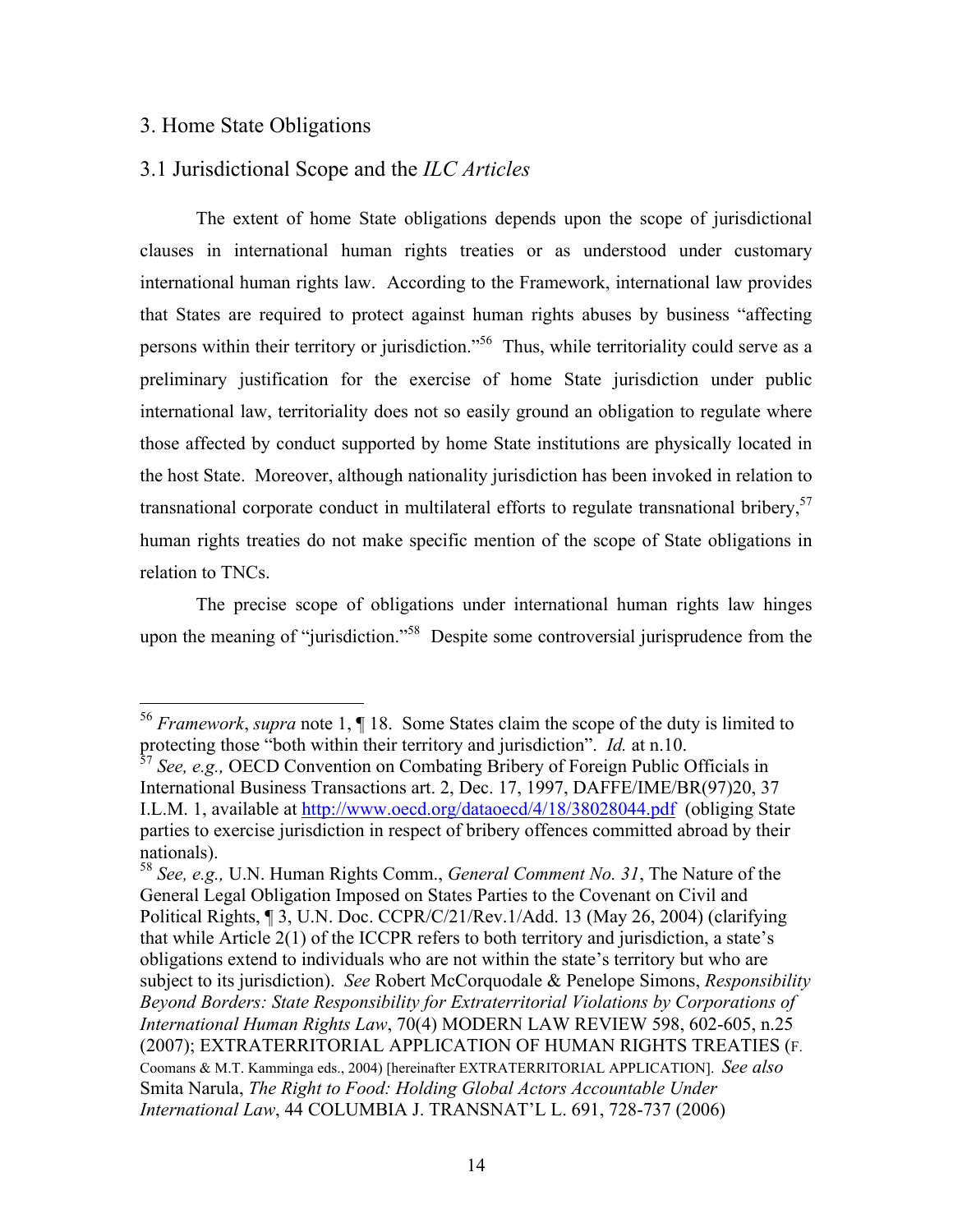European Court of Human Rights (ECHR),<sup>59</sup> international human rights treaty bodies generally support a broad concept of jurisdiction that includes where the victim is within the "power, effective control or authority" of the State.<sup>60</sup> This approach has also found favour with the International Court of Justice. $61$  Thus, even if home State conduct is understood as taking place on home State territory, the jurisdictional scope of the obligation must extend to the extraterritorial effect of this conduct. In essence, the problem rests on determining to whom a State owes obligations: merely the public within the State's territorial borders, or all those impacted by home State conduct? Sigrun Skogly and other scholars have persuasively argued that universal respect for international human rights must go hand-in-hand with universal human rights obligations.62 Indeed, according to Skogly and Mark Gibney, "international human rights treaty law, by definition, is premised on the notion of extraterritorial obligations."63 The same conclusion may be reached without resorting to the language of extraterritoriality, however. If the primary rules that specify the content of home State obligations include due diligence obligations of prevention and reparation of harm by non-State actor TNCs,

 $\overline{a}$ 

<sup>(</sup>discussing the jurisdictional scope of the ICESCR as extending to jurisdiction exercised through "effective control" or international cooperation).

<sup>59</sup> Banković v. Belgium, App. No. 52207/99, 2001-XII Eur. Ct. H.R., 41 I.L.M. 517. *Banković* has been criticised for mistakenly applying principles drawn from the public international law of jurisdiction, rather than following the ECHR's own jurisprudence and that of other international human rights bodies in relation to the extraterritorial scope of obligations. *See* M. Scheinin, *Extraterritorial Effect of the International Covenant on Civil and Political Rights, in* EXTRATERRITORIAL APPLICATION, *id.* 73, 79-80. <sup>60</sup> McCorquodale & Simons, *supra* note 58, at 605.

<sup>&</sup>lt;sup>61</sup> *Id.* citing Legal Consequences on the Construction of a Wall in the Occupied Palestinian Territory (Advisory Op.), 2004 I.C.J. 136, ¶¶ 107-113 (July 9); Armed Activities on the Territory of the Congo (Democratic Republic of the Congo v. Uganda) (Merits), 2005 I.C.J. 1, ¶¶ 216-220 (Dec. 19).

 $62$  SIGRUN I. SKOGLY, BEYOND NATIONAL BORDERS: STATES' HUMAN RIGHTS OBLIGATIONS IN INTERNATIONAL COOPERATION (2006) [hereinafter SKOGLY, BEYOND BORDERS]; Sigrun I. Skogly & Mark Gibney, *Transnational Human Rights Obligations,* 24 HUM. RTS. Q. 781 (2002); Mark Gibney, Katarina Tomaševski & Jens Vedsted-Hansen, *Transnational State Responsibility for Violations of Human Rights*, 12 HARV. HUM. RTS. J. 267 (1999).

<sup>63</sup> Sigrun I. Skogly & Mark Gibney, *Economic Rights and Extraterritorial Obligations, in*  ECONOMIC RIGHTS: CONCEPTUAL, MEASUREMENT, AND POLICY ISSUES 267, 273 (Shareen Hertel & Lanse Minkler eds., 2007).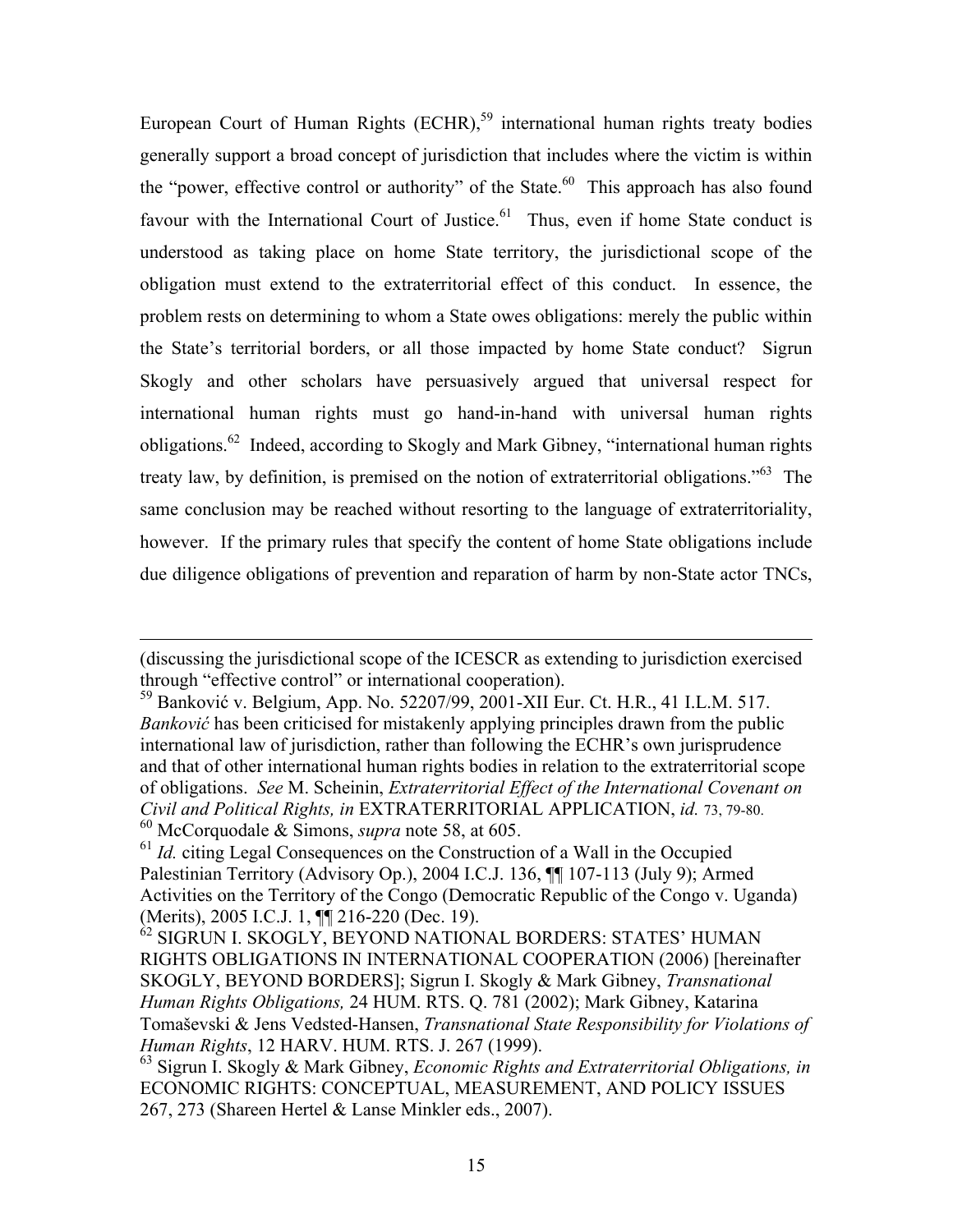then the home State obligations must extend to the fullest possible exercise of legal authority by the State. $64$ 

There are no extraterritorial limitations under the secondary rules of the international law of State responsibility as provided by the *Draft Articles on Responsibility of States for Internationally Wrongful Acts* (*ILC Articles*). <sup>65</sup> Moreover, practical considerations commonly associated with an exercise of extraterritorial jurisdiction should also not create insurmountable obstacles, particularly as obligations of prevention under the *ILC Articles* are "usually construed as best efforts obligations, requiring the State to take all reasonable or necessary measures to prevent a given event from occurring, but without warranting that the event will not occur."<sup>66</sup> Nor are there any extraterritorial limitations inherent in the companion work of the ILC on the rules relating to the prevention and remediation of transboundary environmental harm (*Prevention Articles* and *Loss Allocation Principles*).67 The scope of this second project extended in the early days to cover transnational harm associated with the export of hazardous

 <sup>64</sup> NICOLA M.C.P. JÄGERS, CORPORATE HUMAN RIGHTS OBLIGATIONS: IN SEARCH OF ACCOUNTABILITY 172, generally at 166-167, 169-172 (2002) [hereinafter JÄGERS]. For an environmental perspective, see BRIAN D. SMITH, STATE RESPONSIBILITY AND THE MARINE ENVIRONMENT: THE RULES OF DECISION 36, 41-43 (1988).<br><sup>65</sup> Int'l L. Comm'n, *Draft Articles on Responsibility of States for Internationally* 

*Wrongful Acts*, in Report of the International Law Commission to the General Assembly, 56 U.N. GAOR, Supp. (No. 10), UN Doc. A/56/10 (2001) [hereinafter *ILC Articles*]. *See also* Rick Lawson, *Life After Bankovic: On the Extraterritorial Application of the European Convention on Human Rights, in* EXTRATERRITORIAL APPLICATION, *supra* note 58, at 83, 85-86; JÄGERS, *id*. at 168- 169; Robert McCorquodale, *Spreading the Weeds Beyond Their Garden: Extraterritorial Responsibility of States for Violations of Human Rights By Corporate Nationals*, 100 AM. SOC. INT'L L. PROC. 95, 99, n.30 (2006). On the *ILC Articles* generally, *see Symposium: Assessing the Work of the International Law Commission on State Responsibility* 13 EUR. J. INT'L L. 1053-1255 (2002); D. Bodansky & J.R. Crook eds., *Symposium: The ILC's State Responsibility Articles*, 96 AM. J. INT'L. L. 773-890 (2002).  $^{66}$  ILC Articles, id. in Commentary to art. 14, ¶ 14.

<sup>&</sup>lt;sup>67</sup> Int'l L. Comm'n, *Draft Articles on the Prevention of Transboundary Harm from Hazardous Activities*, in Report of the International Law Commission to the General Assembly, 56 U.N. GAOR, Supp. (No. 10), U.N. Doc. A/56/10 (2001) [hereinafter *Prevention Articles*]; Int'l L. Comm'n, *Draft Principles on the Allocation of Loss in the Case of Transboundary Harm Arising Out of Hazardous Activities* 101-82, 58 U.N. GAOR, Supp. (No. 10), U.N. Doc. A/61/10 (2006) [hereinafter *Loss Allocation Principles*]. *But see* ZERK, *supra* note 16, at 160.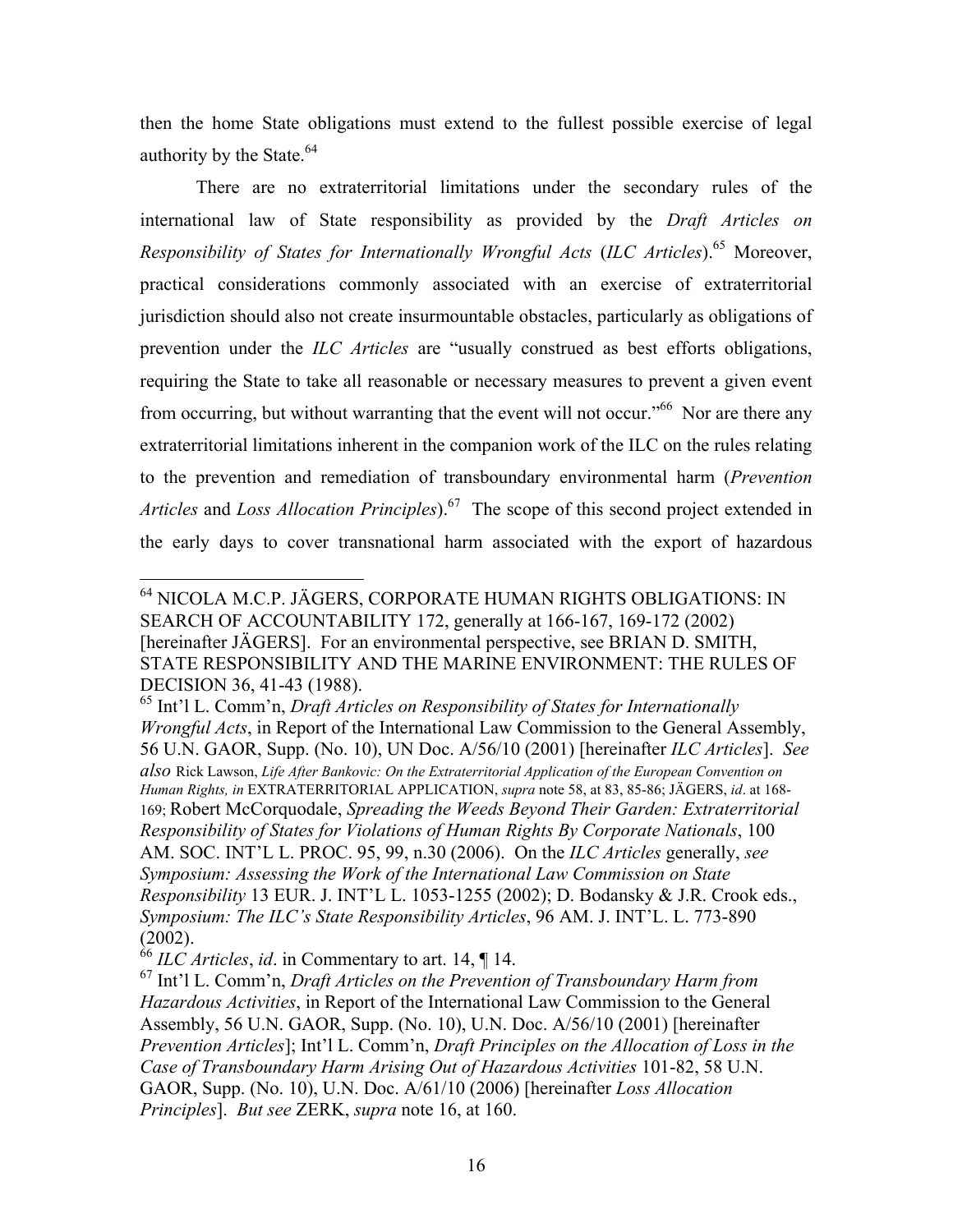technology by TNCs.68 While the final drafts of the *Prevention Articles* and the *Loss Allocation Principles* were clearly designed with transboundary environmental harm in the forefront (and as primary rather than secondary rules),<sup>69</sup> their scope may still be read as extending to transnational harm from a State of origin. Both thus provide for the possibility of concurrent home and host State obligations under primary rules addressing the problems of transnational harm.<sup>70</sup>

The fact that internationally wrongful conduct often results from the collaboration of several States is clearly recognized under the *ILC Articles*. 71 The wrongfulness of one State's actions may depend on the independent action of a second State, or a State may be required by its own international obligations to either prevent certain conduct by another State or to at least prevent harm flowing from such conduct.<sup>72</sup> As a general rule, each State is responsible for its own wrongful acts under the principle of independent responsibility.<sup>73</sup> Thus, both the home and host State may be independently responsible for violations of human rights norms committed by TNCs, although the precise nature of the responsibility may differ depending on the nature of their own obligations.<sup>74</sup>

The *ILC Articles* are concerned exclusively with the responsibility of States to one another, $75$  and do not address the question of whether non-state actors hold international

 <sup>68</sup> Shinya Murase, *Perspectives from International Economic Law on Transnational Environmental Issues*, 253 REC. DES COURS 287, 396-98 (1995).

<sup>69</sup> *Loss Allocation Principles*, *supra* note 67, in Commentary to Principle 1, ¶ 6.

<sup>70</sup> *See* Sara L. Seck, Home State Obligations for the Prevention and Remediation of Transnational Harm: Canada, Global Mining and Local Communities 290-413 (Dec. 2007) (unpublished Ph.D. dissertation, Osgoode Hall Law School, York University) [hereinafter Seck PhD]. On what international human rights law can learn from international environmental law regarding the transnational scope of obligations, *see also*  SKOGLY, BEYOND BORDERS, *supra* note 62, 49-54; John H. Knox, *Diagonal Environmental Rights*, *in* EXTRATERRITORIAL OBLIGATIONS IN HUMAN RIGHTS LAW (Mark Gibney & Sigrun Skogly eds., forthcoming 2009).

<sup>&</sup>lt;sup>71</sup> *ILC Articles, supra* note 65, in Commentary to ch. 4.<br><sup>72</sup> *Id.*<sup>73</sup> *Id.*</sub>

 $74$  Where several States contribute to causing the same damage by separate internationally wrongful conduct, the responsibility of each "is determined individually on the basis of its own conduct and by reference to its own international obligations." The responsibility is not reduced nor precluded by reason of the concurrent responsibility of another State. *ILC Articles*, *supra* note 65, in Commentary to art. 47, ¶ 8. 75 *Id.* arts. 57, 58.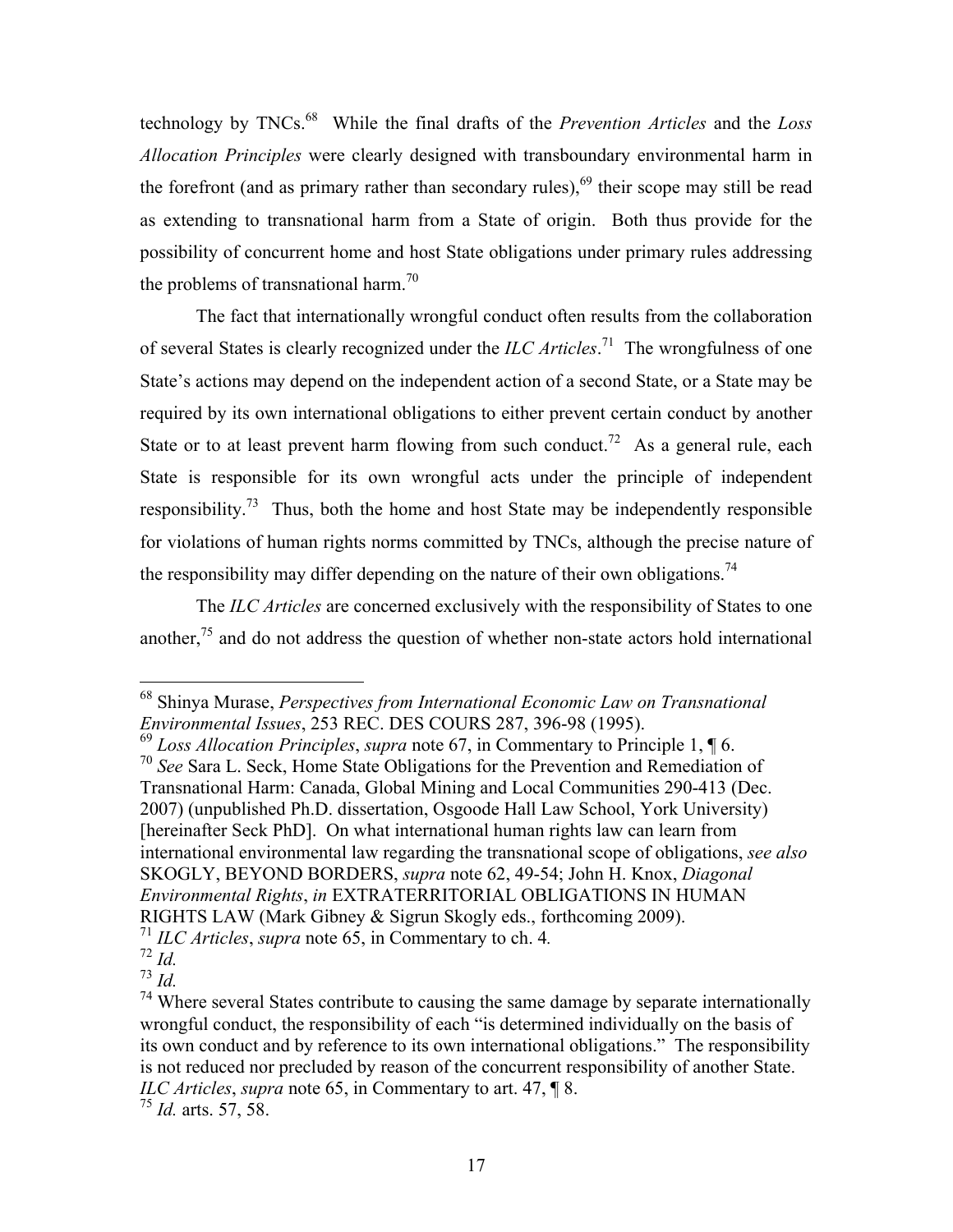rights and obligations.<sup>76</sup> As a result, their relevance to international human rights law is sometimes contested.<sup>77</sup> However, as the human rights treaty bodies themselves have applied the international law of State responsibility to matters before them, and the *ILC Articles* themselves make reference to human rights cases, the relevance of the *ILC Articles* to the business and human rights debate will be presumed.<sup>78</sup> The following section will examine the attribution rules of the *ILC Articles*, which are said to reflect existing international law, rather than being a progressive statement of what the law should be.<sup>79</sup> Accordingly, they may be regarded as a statement of how governments currently perceive the international law of State responsibility.

#### 3.2 Direct Responsibility and Attribution by Agency

Under the *ILC Articles,* an internationally wrongful act that would give rise to State responsibility occurs where there is conduct consisting of an action or omission that is attributable to the State under international law and that constitutes a breach of an international obligation of the State. $80$  Scholars who have explored the question of whether home State responsibility flows from the wrongful conduct of TNCs have often

 <sup>76</sup> Emmanuel Roucounas, *Non-State Actors: Areas of International Responsibility in Need of Further Exploration, in* INTERNATIONAL RESPONSIBILITY TODAY: ESSAYS IN MEMORY OF OSCAR SCHACHTER 391, 398-399 (Maurizio Ragazzi ed., 2005) [hereinafter INTERNATIONAL RESPONSIBILITY TODAY]; and R. Pissolo Mazzzeschi, *The Marginal Role of the Individual in the ILC's Articles on State Responsibility* 14 ITALIAN Y. B. INT'L L. 39, 47 (2004).

<sup>77</sup> *Compare, e.g.,* Matthew Craven, *For the 'Common Good': Rights and Interests in the Law of State Responsibility, in* ISSUES OF STATE RESPONSIBILITY BEFORE INTERNATIONAL JUDICIAL INSTITUTIONS 105 (Malgosia Fitzmaurice & Dan Sarooshi eds., 2004) [hereinafter Fitzmaurice & Sarooshi], *with* Malcolm D. Evans, *State Responsibility and the European Convention on Human Rights: Role and Realm, in* Fitzmaurice & Sarooshi, *id.* 139, *with* Dominic McGoldrick, *State Responsibility and the International Covenant on Civil and Political Rights, in* Fitzmaurice & Sarooshi, *id.* 161. *See also* ANDREW CLAPHAM, HUMAN RIGHTS OBLIGATIONS OF NON-STATE ACTORS 317-318 (2006); TAL BECKER, TERRORISM AND THE STATE: RETHINKING THE RULES OF STATE RESPONSIBILITY 261-265 (2006).

<sup>78</sup> McCorquodale & Simons, *supra* note 58, at 601-602.

<sup>79</sup> James Crawford & Simon Olleson, *The Continuing Debate on a UN Convention on State Responsibility*, 54 INT'L COMP. L. Q. 959, 968 (2005). *See also* David D. Caron, *The ILC Articles on State Responsibility: The Paradoxical Relationship Between Form and Authority*, 96 AM. J. INT'L L. 857 (2002).

<sup>80</sup> *ILC Articles*, *supra* note 65, art. 2.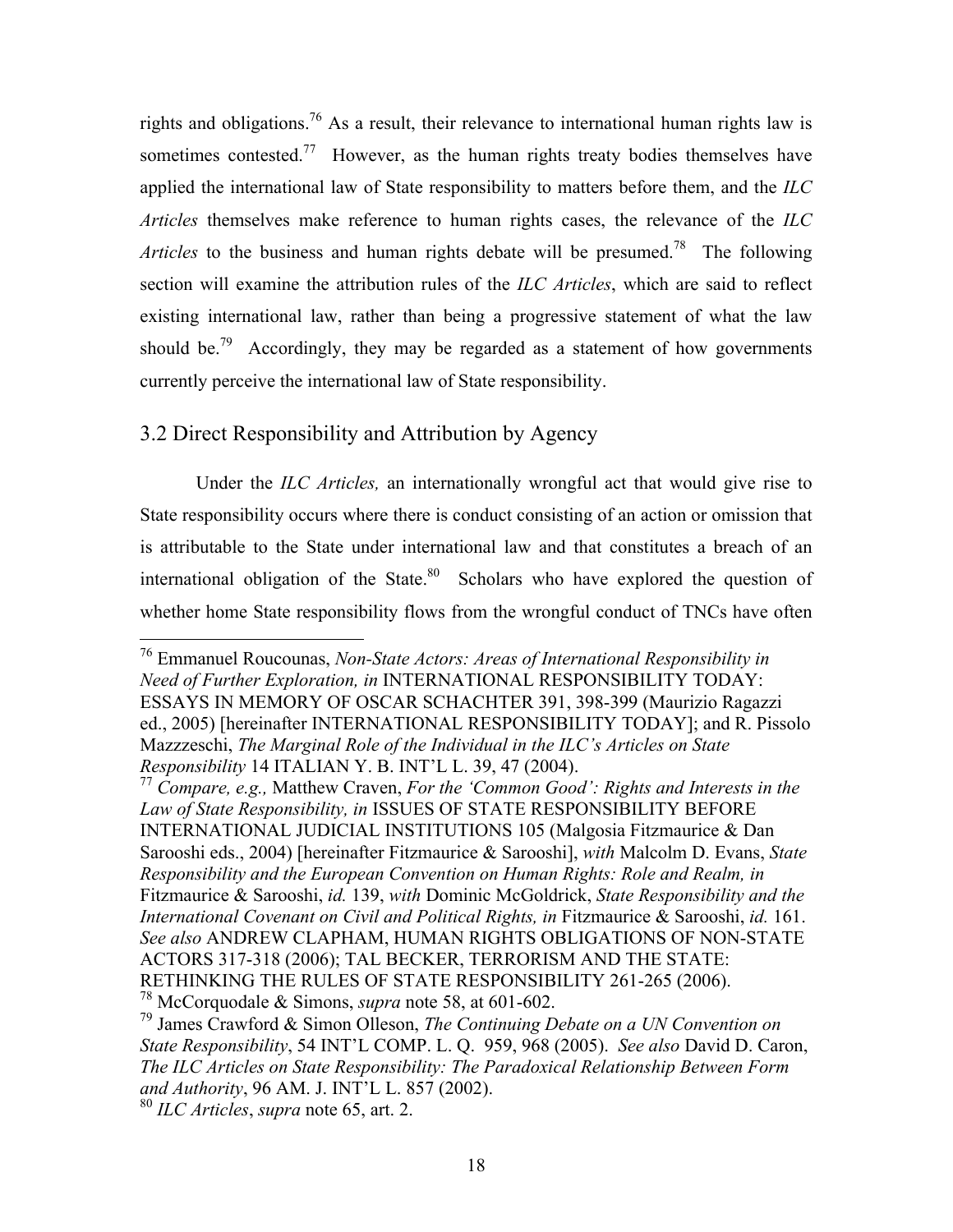focused on asking whether it is possible to attribute the conduct of the TNC to the home State under the *Nicaragua* test of effective control,<sup>81</sup> reproduced in essence in Article 8 of the *ILC Articles*. 82 This test provides the nature of the link that must be established for private acts of a TNC to be transformed into the acts of *de facto* State agents.<sup>83</sup> According to Article 8, the conduct of a person or group who are "in fact acting on the instruction of, or under the direction or control of" the State in carrying out the conduct, will be considered an act of the State under international law.<sup>84</sup> Notably, the Commentaries to Article 8 explicitly exclude a State's initial establishment of a corporation by special law or otherwise as a sufficient basis for attribution to the State of the entity's subsequent conduct.<sup>85</sup> Aside from the case of private military contractors, it is rarely argued that TNCs are in fact acting on the instructions of the home State. $86$ Moreover, it is frequently said that the effective control test from the *Nicaragua* case is extremely difficult if not impossible to meet in the TNC/home State context. $87$  While some scholars had speculated that the effective control test had been replaced by a test of "overall control" in the *Tadić* case,<sup>88</sup> this was not accepted by the ICJ in *Bosnia*.<sup>89</sup>

<sup>&</sup>lt;sup>81</sup> Military and Paramilitary Activities (Nicar. v. U.S.), Merits, 1986 I.C.J. 14, ¶ 115 (June 27), cited with approval in Application of the Convention on the Prevention and Punishment of the Crime of Genocide (Bosn. & Herz. v. Serb. & Mont.) 2006 I.C.J. 91, ¶ 399 (Feb. 26).

<sup>82</sup> *See e.g.* JÄGERS, *supra* note 64, at 169-172; Olivier De Schutter, *The Accountability of Multinationals for Human Rights Violations in European Law, in* Alston, *supra* note 30, 227 at 235-237.

<sup>83</sup> BECKER, *supra* note 77, at 67; JÄGERS, *id.* at 169-172.

<sup>84</sup> *ILC Articles*, *supra* note 65, art. 8.

<sup>85</sup> *Id.* in Commentary to art. 8, ¶ 6.

<sup>86</sup> McCorquodale & Simons, *supra* note 58, at 610. According to Wolfrum, this test does not depend upon whether the non-state actor follows the instructions, but upon whether the authorities giving the instructions "exercise legislative, executive or judicial functions." Rüdiger Wolfrum, *State Responsibility for Private Actors: An Old Problem of Renewed Relevance, in* INTERNATIONAL RESPONSIBILITY TODAY, *supra* note 76, 423 at 427-428.

<sup>87</sup> Narula, *supra* note 58, at 760-762; Gibney, Tomaševski & Vedsted-Hansen, *supra* note 62, at 286; McCorquodale & Simons, *supra* note 58, at 609-610. *But see* JÄGERS, *supra*  note 64, at 171 (arguing that the effective control test may be met due to the "economic, legal and political connection between the corporation and the home State.").

<sup>88</sup> Narula, *supra* note 58, at 761-762; Wolfrum, *supra* note 86, at 428-429.

<sup>89</sup> *Bosnia* case, *supra* note 81, ¶ 403-407.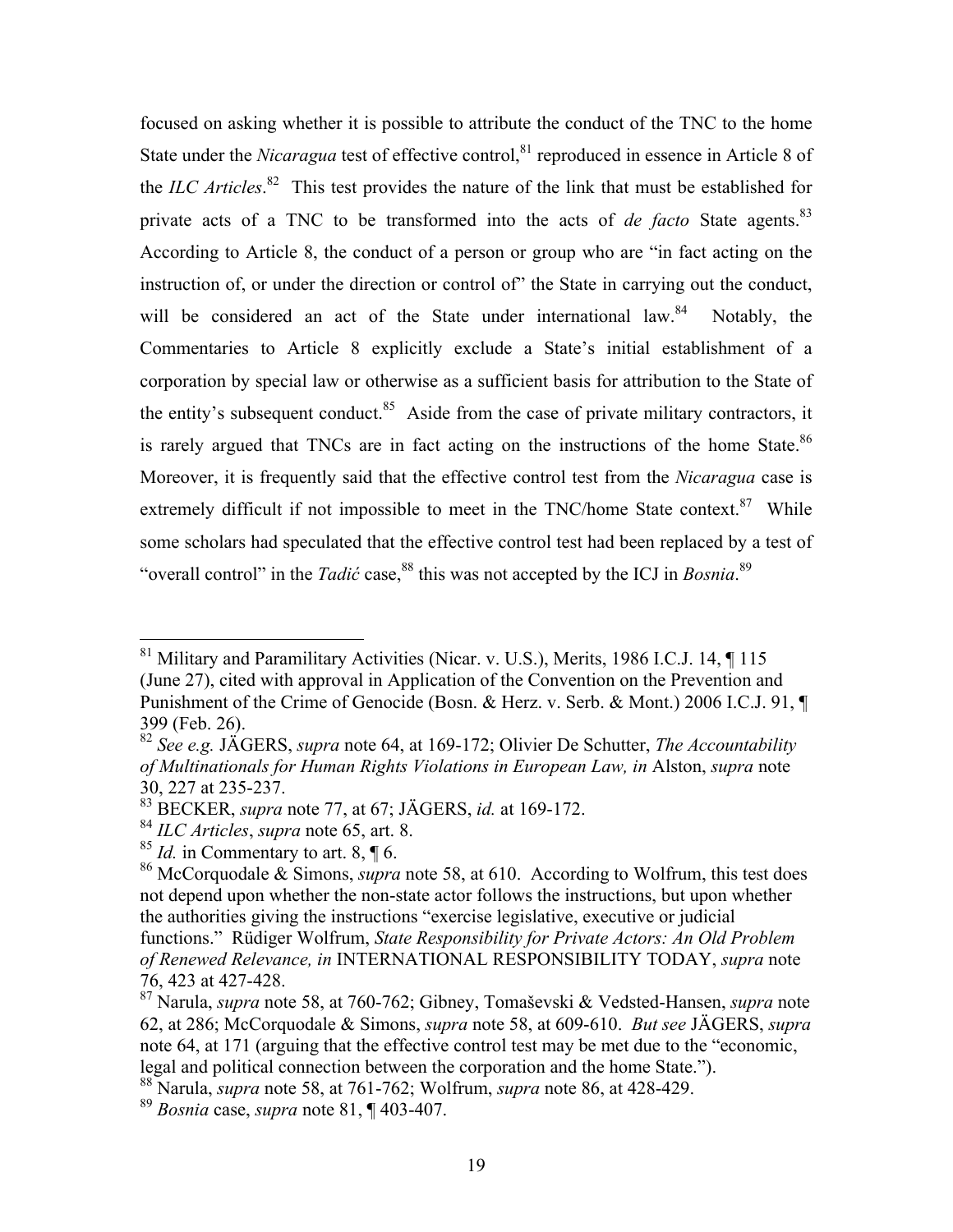An alternative approach to establishing an agency relationship between a TNC and a home State is under Article 5 of the *ILC Articles,* according to which the conduct of an entity empowered by State law to exercise elements of governmental authority will be attributed to the State.<sup>90</sup> As the *ILC Articles* suggest that this attribution only occurs where the conduct concerns governmental activity, not private or commercial activity with which the entity may be engaged,  $91$  Article 5 appears of limited use for attributing TNC conduct directly to the home State. This is particularly the case as the entity must be specifically authorised by internal law to exercise public authority.<sup>92</sup> Having said this, Article 7 provides that conduct is attributable to the State where a State organ or entity is empowered to exercise elements of governmental authority and, while acting in its official capacity, acts in excess of authority or contrary to instructions.<sup>93</sup> It is therefore not strictly necessary for the State to have ordered the wrongful conduct itself. Article 11 is similarly of limited use, as it requires the State to have "acknowledged and adopted the conduct in question as its own".<sup>94</sup> Home States rarely, if ever, adopt human rights violating conduct by TNCs as their own.

While the above examples suggest that direct attribution of human rights-violating TNC conduct to the home State is difficult if not impossible under the *ILC Articles*, there is at least one possible exception. Article 9 of the *ILC Articles* could provide a basis for arguing that home States bear direct responsibility for harmful conduct by TNCs exercising elements of host State governmental authority in failed States or conflict zones.<sup>95</sup> Article 9 is designed for exceptional circumstances, such as "during revolution, armed conflict or foreign occupation, where the regular authorities dissolve, are

<sup>&</sup>lt;sup>90</sup> *ILC Articles, supra* note 65, art. 5.<br><sup>91</sup> *Id.* in Commentary to art. 5,  $\P$  5..

<sup>&</sup>lt;sup>92</sup> *Id.* in Commentary to art. 5,  $\parallel$  7. However, it is not obvious what is included in the ILC's definition of governmental authority, nor is governmental authority every easy to define. *See* Clapham, *supra* note 77, at 242-243, 460-499. <sup>93</sup> *ILC Articles*, i*d*. art. 7.

<sup>&</sup>lt;sup>94</sup> *Id.* art. 11. Article 11 is derived from the Case Concerning United States Diplomatic and Consular Staff in Tehran (U.S. v. Iran), 1980 I.C.J. 3. (May 24). According to Becker, Article 11 is concerned with explicit ratification and adoption of conduct by the State, not with implied State complicity arising out of a failure to prevent or prosecute the private offender as would be the case if it had cited older cases which supported the condonation theory. BECKER, *supra* note 77, at 72. *See further* below. <sup>95</sup> *ILC Articles, id.* art. 9.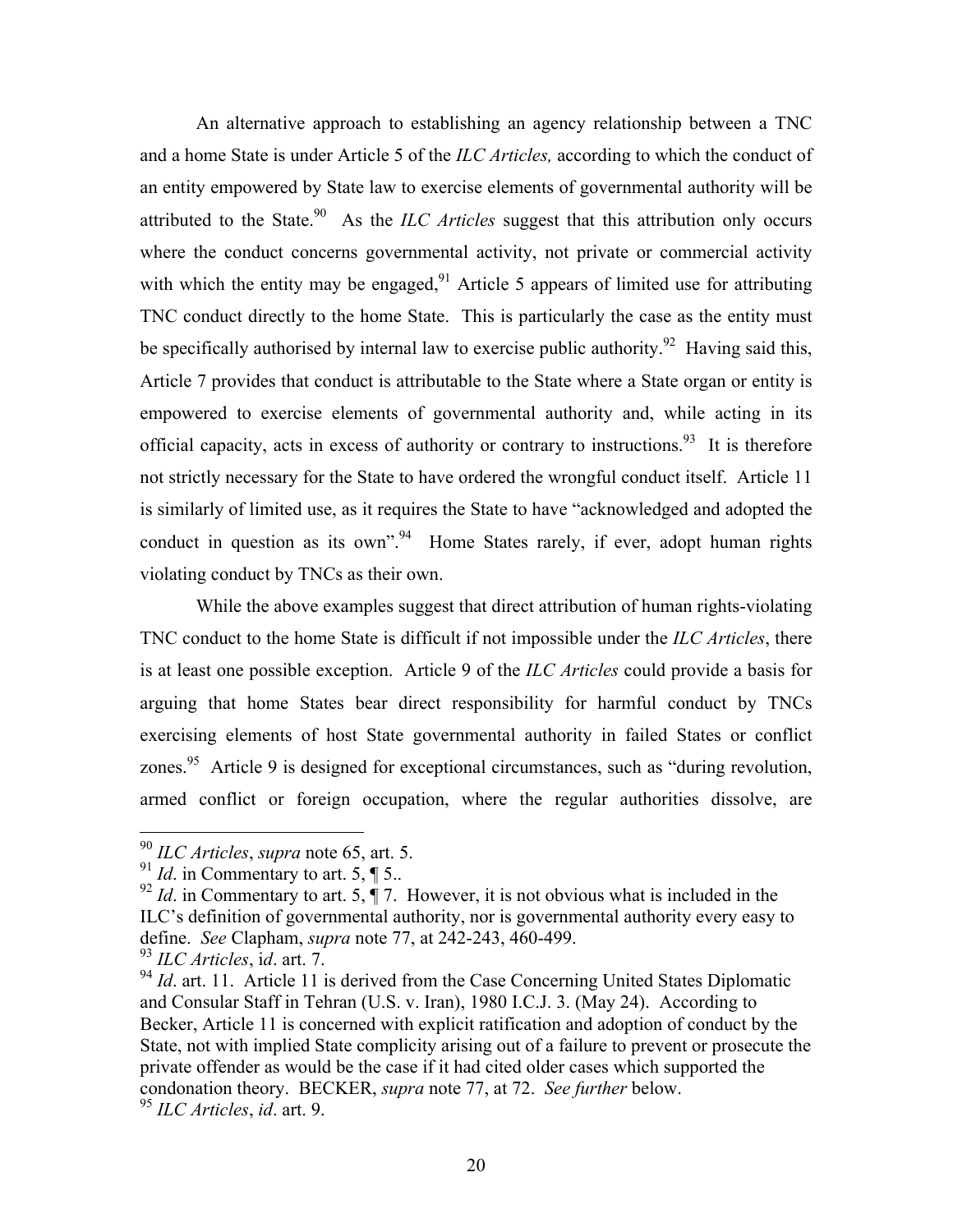disintegrating, have been suppressed or are for the time being inoperative.<sup> $96$ </sup> If an extractive company exercises police powers in order to protect its property in the absence of a functioning host State police force, and violates human rights in the process, then this conduct may be attributable to both the incapacitated host State and the home State under the principle of independent responsibility. The more that the home State is aware that the host State is unable to exercise its regulatory powers, the more onerous the responsibility might be for the home State.

Thus, generally speaking it is difficult to establish an agency relationship between a TNC and a home State. This is in part because an agency relationship presumes that the State is in the position of principal while the TNC is a subordinate.<sup>97</sup> Yet, home States are not "puppeteers" who direct the actions of TNC "marionettes." Instead, home State involvement is more about "acquiescence than direction and control, more about facilitation by quiet encouragement than specific instructions, more about omission than commission."98 While the TNC is clearly the driving force behind its own conduct, the home State "may be a key facilitator" of the activity through "complex acts and omissions."<sup>99</sup> Thus, the use of agency as a standard for direct home State responsibility for private actor conduct by TNCs may be "not just impractical but also selfdefeating."<sup>100</sup> Notably, the agency paradigm "not only neglects the subtle relationships between the private and public sphere … it encourages them," as States can pursue indirect support of activities without creating an agency relationship.<sup>101</sup>

The Framework indicates that implementation of the State duty to protect may be accomplished through regulation and adjudication of TNC conduct so as to protect rights.<sup>102</sup> The following section will explore an alternate route to establishing direct

 <sup>96</sup> *Id*. in Commentary to art. 9, ¶ 1.

<sup>97</sup> *See* BECKER, *supra* note 77, at 258-261, on the problems of the agency paradigm as applied to the power relationship between the State and the non-state actor terrorist. While there are many similarities between Becker's analysis of terrorism and the State and the relationship between home States and TNCs, there are also many differences. *See further* Seck PhD, *supra* note 70, at 258-266.

<sup>98</sup> BECKER, *id.* at 258.

<sup>99</sup> *Id.*

<sup>100</sup> *Id.* at 259.

<sup>101</sup> *Id.*

<sup>102</sup> *Framework*, *supra* note 1, ¶ 18.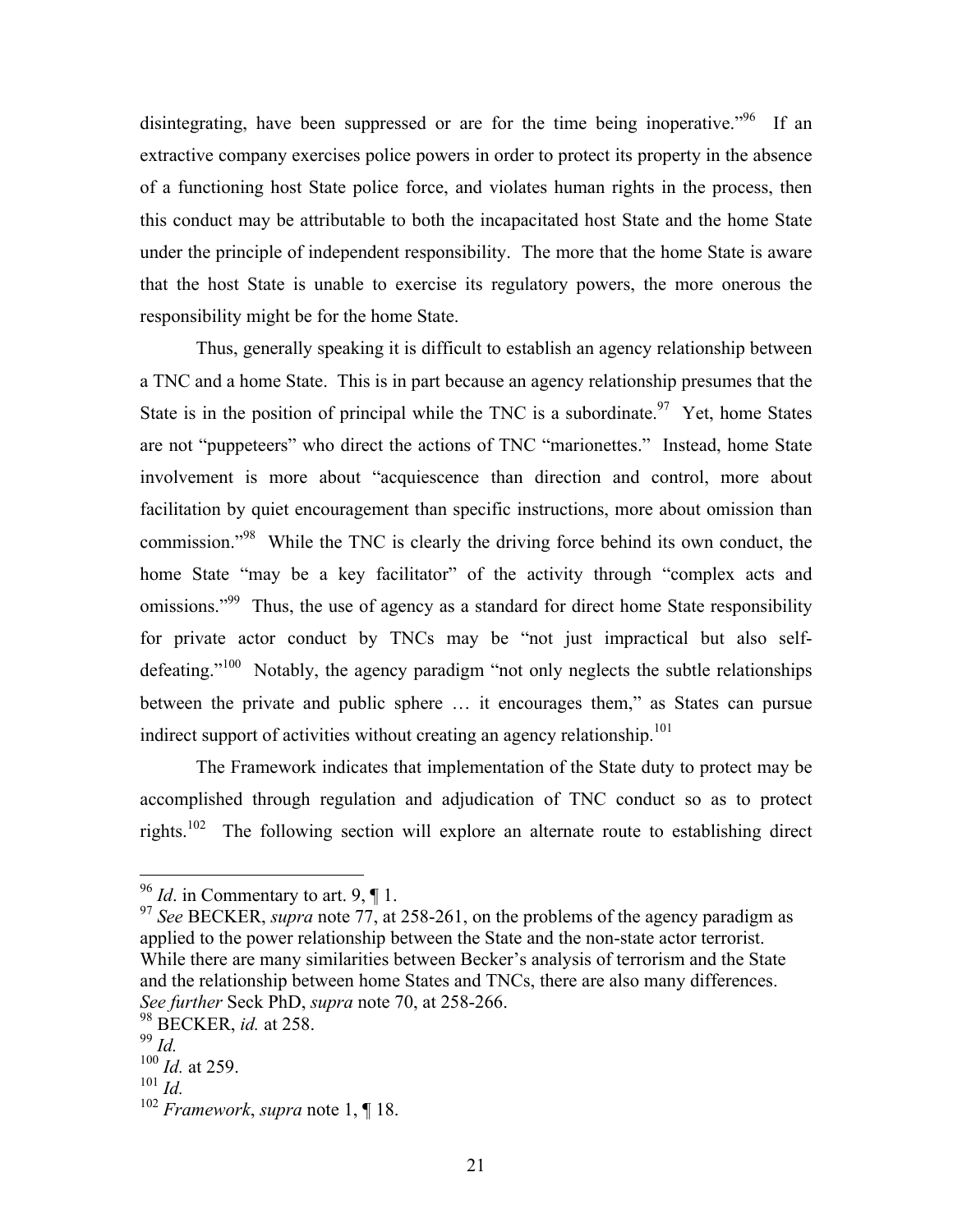home State responsibility for human rights violations by TNCs, by turning our attention to the conduct of State organs.

#### 3.3 The Separate Delict Theory and the Conduct of State Organs

Under the principle of independent responsibility, a home State would be directly responsible for its own wrongful conduct in failing to regulate or adjudicate a TNC so as to prevent and remedy human rights violations – that is, failing to exercise due diligence. However, this does not mean that the State is directly responsible for the conduct of the TNC. This understanding of responsibility is described by some scholars as indirect responsibility for private actor conduct, $103$  and by others as responsibility under the nonattribution and separate delict theory, with the term 'indirect responsibility' reserved for historical cases of complicity or condonation.<sup>104</sup> According to Tal Becker, as the difference between a finding of direct responsibility and responsibility under the separate delict theory makes no difference in terms of the remedy available under international human rights law, the different theories of responsibility are often not clearly distinguished.<sup>105</sup> Generally speaking, however, the current "prevailing perception" of State responsibility is that the State is:

directly responsible only for the acts of those persons with whom it is in a relationship of agency. For this reason, the State will be responsible for the conduct of its own organs or officials, but not for the conduct of non-State actors that is wholly private in nature. The State can, however, be held responsible for its own violations of a separate duty to regulate the private conduct.<sup>106</sup>

22

 <sup>103</sup> Scott, *Translating Torture* in TORTURE AS TORT, *supra* note 28, at 47.

<sup>&</sup>lt;sup>104</sup> BECKER, *supra* note 77, at 14-24, and ch.2 "State Responsibility for Private Acts: the Evolution of a Doctrine". Becker distinguishes between three theories of State responsibility for private actor conduct in historical context: (1) direct responsibility (the private conduct itself is directly attributable to the State through the historic theory of collective responsibility); (2) indirect responsibility (the private conduct is indirectly attributable to the State on the basis of the historic theories of complicity or condonation); and (3) the separate delict theory (State responsibility is engaged only for the State's own violation of a separate and distinct duty to exercise due diligence in preventing and punishing the private offence). *Id.* at 24. The condonation theory replaced the historic theory of complicity in the 1920s, which itself fell into disrepute in the early Twentieth Century, to be replaced by the separate delict theory. *Id.* at 19-42. <sup>105</sup> *Id.* at 57, 62.

<sup>106</sup> *Id.* at 66.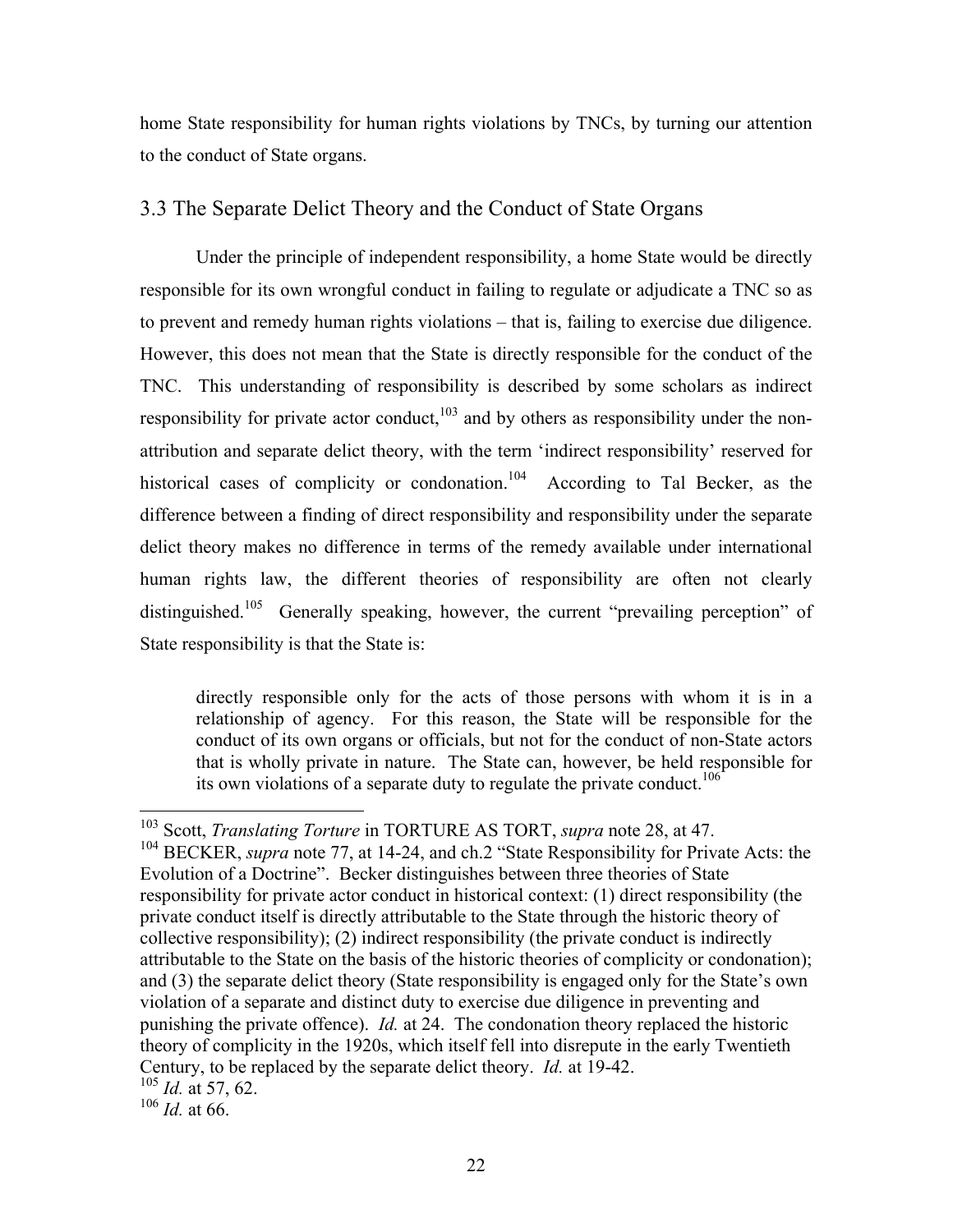The distinction between direct responsibility and responsibility under the separate delict theory is not specifically endorsed under the *ILC Articles*, which instead provides that a State is responsible for "all the consequences, not being too remote, of its wrongful conduct."107 However, the distinction becomes evident if one focuses upon Article 4 of the *ILC Articles*, according to which:

The conduct of any State organ shall be considered an act of that State under international law, whether the organ exercises legislative, executive, judicial or any other functions, whatever position it holds in the organization of the State, and whatever its character as an organ of the central Government or of a territorial unit of the State. $108$ 

 The significance of Article 4 becomes clear if conduct is understood to include both actions and omissions, and if the home State is understood to be under a duty to exercise due diligence to prevent human rights violations by non-state actor TNCs, and to provide victims of human rights violations with access to justice through home State courts. The question then becomes: which State organs are implicated by the State duty to protect human rights – that is, which organs should be expected to engage in the regulation of private actor conduct? States regulate conduct in many ways, and regulation may involve many branches of government:<sup>109</sup>

Thus, the Legislature may lay down rules by statute, or the Executive may do so by order. … States also regulate conduct by means of decisions of their courts, which may order litigating parties to do or to abstain from doing certain things... So, too, may the State's administrative bodies, which may apply rules concerning, for example, the issuance of licences to export goods  $\dots$ <sup>110</sup>

The scope of the State duty to protect under Article 4 implicates any branch of government involved in creating and supporting the global economic order and consequently TNC conduct. The conduct of the executive branch of a home State is implicated when it engages in the negotiation of investment protection agreements and

 <sup>107</sup> *ILC Articles*, *supra* note 65, art.31, ¶ 10, 13.

<sup>108</sup> *Id*. art.4.

<sup>109</sup> Vaughan Lowe, *Jurisdiction*, *in* INTERNATIONAL LAW 335, 335-336 (Malcolm D. Evans ed., 2006).

 $^{110}$  *Id.*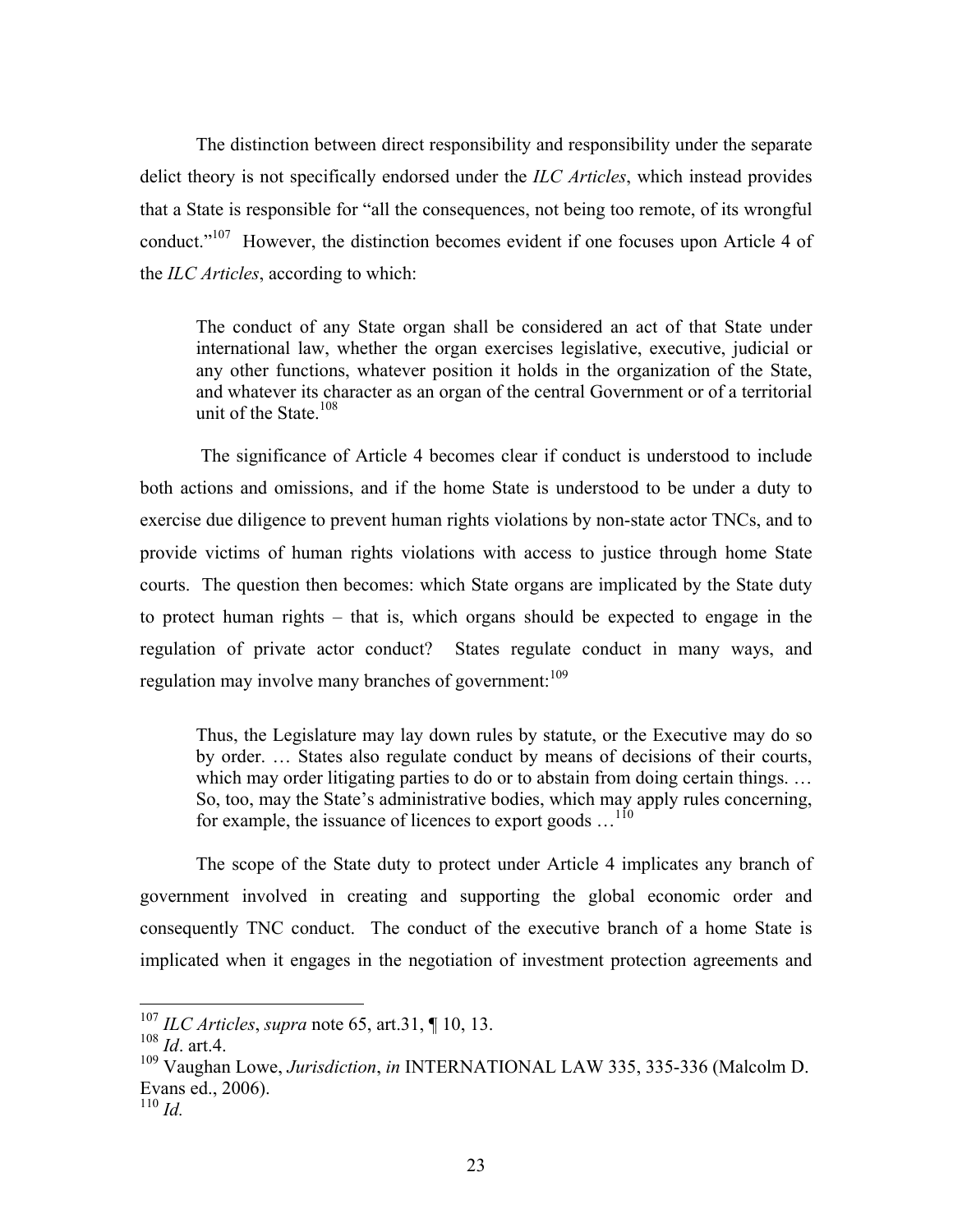bilateral investment treaties with host States without regard to home State obligations to protect human rights<sup>111</sup> or related obligations of international cooperation.<sup>112</sup> Government departments that provide services to support TNCs are also implicated, as are State-owned enterprises carrying out similar public mandates.<sup>113</sup> It follows that trade commissioner services, overseas development agencies, export credit agencies,  $114$  and even sovereign wealth funds, as executive organs, must exercise due diligence to ensure that the private actor conduct they support does not violate human rights, and that, in the event harm does occur, victims have access to a remedy.

The implementation of non-binding policies requiring environmental, social and human rights impact assessments, along with ombudsperson-type dispute resolution mechanisms might seem sufficient to discharge the obligation to exercise due diligence by executive organs. However, as the obligation to regulate also attaches to legislative organs, legislation governing these executive organs must arguably also comply with the duty to regulate. To the extent that governing legislation of executive organs could be amended to mandate the protection of human rights, non-binding policies may not be sufficient. For example, such legislation could open the door to judicial review of decisions made by government organs where a decision is not made in accordance with a designated procedure.<sup>115</sup>

As corporate law itself is the product of the conduct of legislative organs, it too should be subject to scrutiny. Facilitating legislation granting separate legal personality to a corporation must surely be in breach of the duty to protect human rights, if the grant of legal personality is made without ensuring that the corporation is given characteristics

 <sup>111</sup> *See, e.g.,* McCorquodale, *supra* note 65, at 100-101; Ryan Suda, *The Effect of Bilateral Investment Treaties on Human Rights Enforcement and Realization, in*  TRANSNATIONAL CORPORATIONS AND HUMAN RIGHTS 73 at 143 (Olivier De Schutter ed., 2006).<br><sup>112</sup> See SKOGLY, BEYOND BORDERS, *supra* note 62.

<sup>&</sup>lt;sup>113</sup> Depending on the structure of the agencies or enterprises, Article 5 of the *ILC Articles* may be more appropriate to ground attribution for the purposes of the duty to regulate.

<sup>114</sup> On the legal obligations of export credit agencies, *see* ÖZGÜR CAN & SARA L. SECK, THE LEGAL OBLIGATIONS WITH RESPECT TO HUMAN RIGHTS AND EXPORT CREDIT AGENCIES (2006); McCorquodale & Simons, *supra* note 58. <sup>115</sup> *See, e.g.,* Sara L. Seck, *Strengthening Environmental Assessment of Canadian* 

*Supported Mining Ventures in Developing Countries* 11 J. ENVT'L L. & PRAC. 1  $(2001)$ .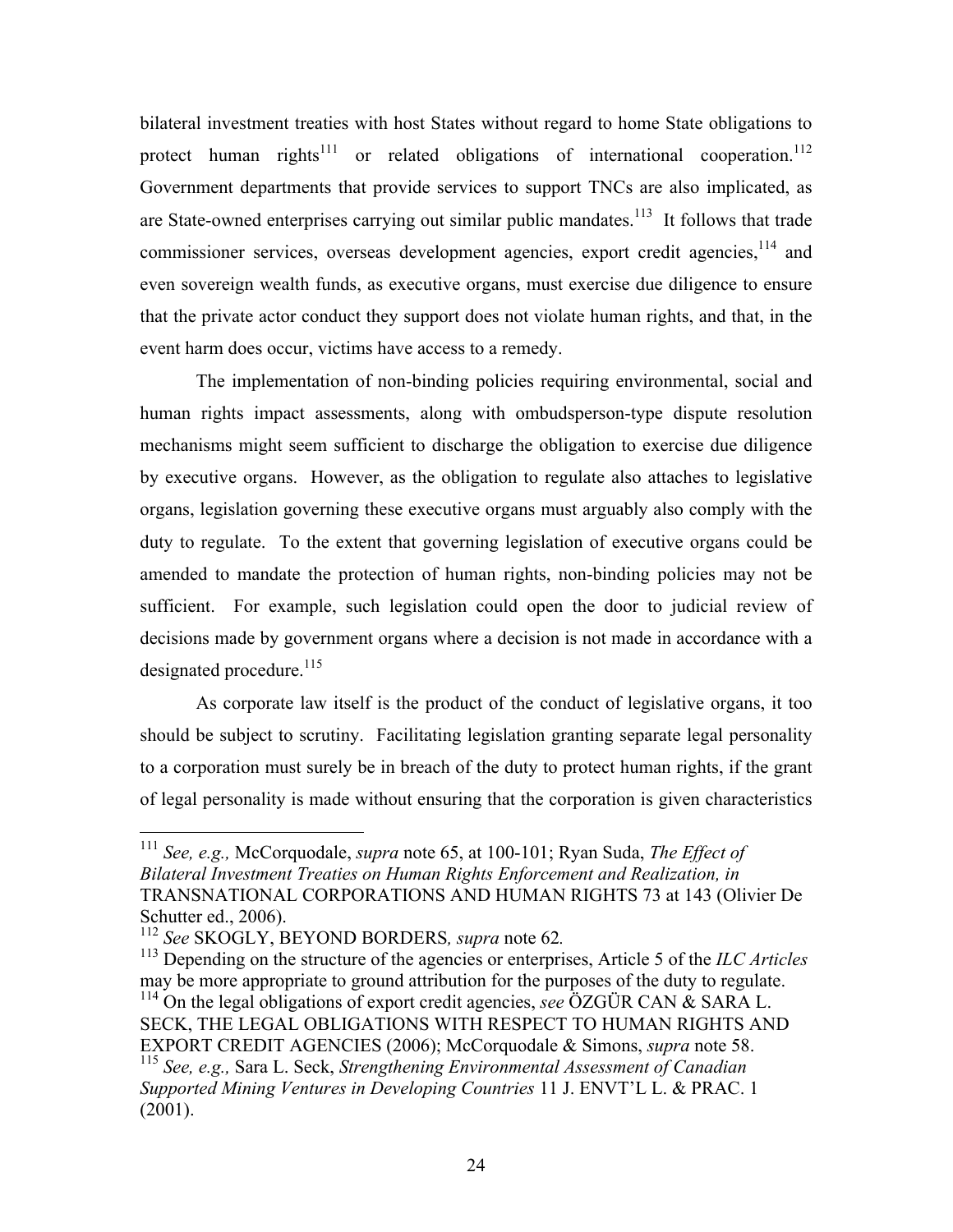that would enable it to respect rights. This observation highlights the complementary relationship between the State duty to protect and the corporate responsibility to respect, as within the State duty to protect is an obligation to enable or facilitate implementation of the corporate responsibility to respect.<sup>116</sup> Moreover, if legal personality is granted so as to enable TNCs to operate beyond the effective regulatory spheres of both home and host States as is often claimed, then this too suggests a failure to comply with the State duty to protect. $117$ 

Private financial institutions and stock exchanges are both creatures of and regulated by statute. Accordingly, legislative schemes that enable them to support the global economic activities of TNCs should also come under scrutiny. While legislation mandating sustainability reporting by companies that list on stock exchanges might be a sound first step in terms of policy, it may not be sufficient to discharge the duty to protect. As with corporate law, legislation that creates a private enterprise such as a stock exchange and enables it to raise global capital in support of TNC conduct may be in breach of an obligation to regulate and adjudicate TNC conduct if the legislation does not integrate mechanisms that could prevent and remedy human rights violations by the TNC that is to receive the equity financing.

Finally, the conduct of judicial organs is also identified in Article 4. National courts are instrumentalities of the State, as much a part of the State as the executive or legislative branches.<sup>118</sup> If the State duty to regulate and adjudicate includes a duty to provide access to justice for victims of human rights violations, then home State courts are under an obligation to facilitate this access. This could have implications for the interpretation of common law doctrines such as *forum non conveniens*, or for the

 <sup>116</sup> This is hinted at in the discussion of corporate cultures. *See Framework*, *supra* note 1, ¶ 30.

 $117$  For example, if corporate law does not mandate sufficient territorial links to the State granting legal personality for that State to effectively exercise enforcement jurisdiction over the corporation, then this could be viewed as a violation of the State duty to protect. *See* Seck PhD, *supra* note 70, at 227.

<sup>118</sup> *See generally* JAN PAULSSON, DENIAL OF JUSTICE IN INTERNATIONAL LAW (2005); Christopher Greenwood, *State Responsibility for the Decisions of National Courts, in* Fitzmaurice & Sarooshi, *supra* note 77*,* at 55. State responsibility would only arise once all means of challenging a lower court decision within the national legal system were exhausted. *Id.* at 72-73.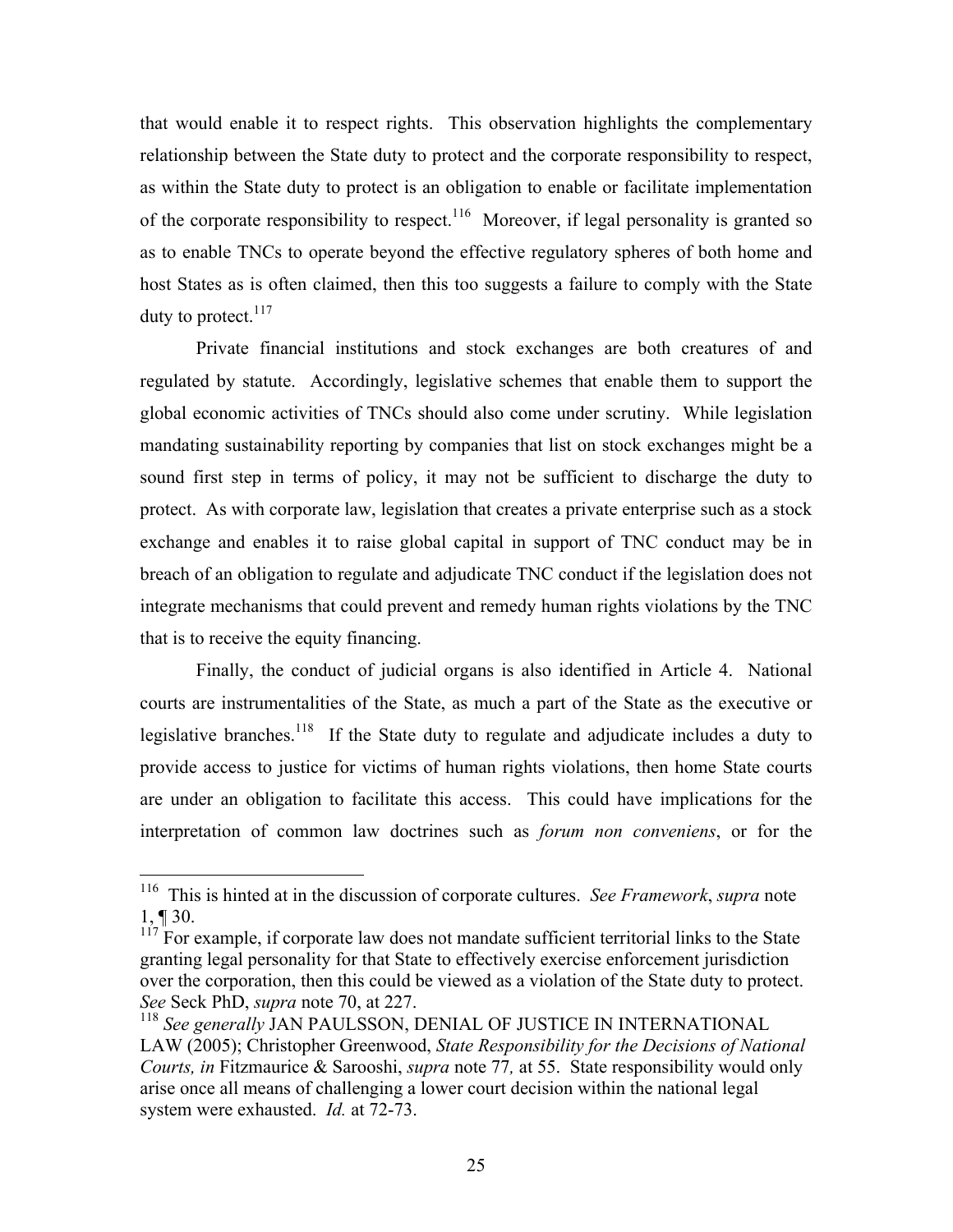availability of legal aid to foreign plaintiffs to ensure effective access to justice.<sup>119</sup> This analysis highlights the complementary relationship in the Framework between the State duty to protect and the need for effective access to remedies.

The above are all examples of home State separate delict responsibility, as opposed to direct responsibility. However, separate delict responsibility may give rise to direct responsibility in certain circumstances. One example is under Article 16 of the *ILC Articles*, which McCorquodale and Simons have convincingly argued could, under certain circumstances, make the home State of an export credit agency complicit in the wrongful conduct of the host State in relation to TNC projects, as well as complicit in violations of international criminal law by TNCs themselves.<sup>120</sup> Beyond Article 16, it is possible that direct home State responsibility may arise through separate delict responsibility if principles of "common sense causation" guide the analysis.<sup>121</sup> According to Becker, drawing upon the work of H.L.A. Hart and Tony Honoré, once separate delict responsibility is engaged, the State may be responsible for unattributable acts that are causally linked to the State's own wrongdoing. While detailed exploration of Becker's analysis is beyond the scope of this chapter, it is worth noting that causes are understood as "interventions in the existing or expected state of affairs." $122$  Significantly, as the inquiry into what is a cause is "deeply connected to the context in which the inquiry takes place," and a "function of human habit, custom, convention or normative

 <sup>119</sup> *See, e.g.,* Sara L. Seck, *Environmental Harm in Developing Countries Caused by Subsidiaries of Canadian Mining Corporations: The Interface of Public and Private International Law*, 37 CAN. Y.B. INT'L L. 139 (1999).

<sup>120</sup> McCorquodale & Simons, *supra* note 58, at 611-615; Gibney, Tomaševski & Vedsted-Hansen, *supra* note 62, at 293-294, referring to Article 27 of the 1979 version of the *ILC Articles*. *See* Article 16 and related Commentary, *ILC Articles, supra* note 65*.*  Article 16 applies where one State aids or assists another State in wrongful conduct, including by knowingly providing financing for the activity in question.

 $121$  H.L.A. HART & TONY HONORÉ, CAUSATION IN THE LAW,  $(2^{nd}$  ed. 1985), cited in BECKER, *supra* note 77, at 289-294.

<sup>122</sup> BECKER, *id.* at 293, citing HART & HONORÉ, *id.* at 29. Causes are distinguished from conditions which are "present as part of the usual state or mode of operation of the thing under inquiry." BECKER, *id*. at 293, citing HART & HONORÉ, *id*. at 35. For the full implications of Becker's analysis of causation for the understanding of home State obligations, see Seck PhD, *supra* note 70, at 274-287.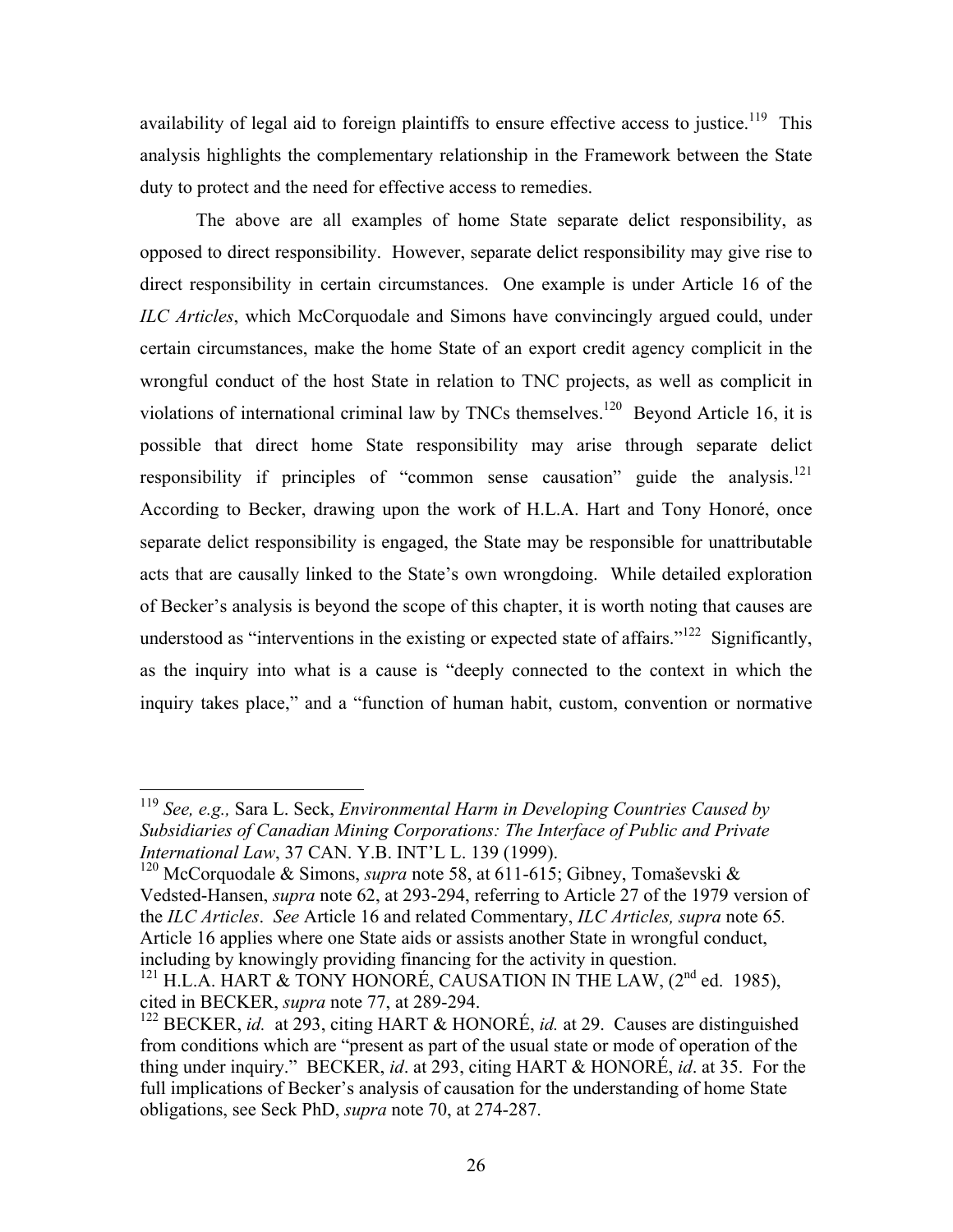expectation," causation is revealed as a relative concept.<sup>123</sup> Thus, what a TNC or home State might view as a normal state of affairs (the provision of home State support to TNC conduct abroad) may appear to be a cause of a human rights violation to the individual victim or impacted local community within the host State. This provides a link to the TWAIL analysis earlier in this chapter. If the international law of State responsibility reflected host State local community perspectives on causation, then home States would be directly responsible for human rights violations associated with TNC conduct.<sup>124</sup> Moreover, as Becker carefully documents, the theories of attribution reflected in the international law of State responsibility have evolved over time to reflect the prevailing understanding of the power relationship between State and non-state actors.<sup>125</sup> The international legal order of the Twentieth Century emphasised the sovereignty of the State and a strict distinction between the State and the private conduct of non-State actors, a legal order that is reflected in the non-attribution principle and the separate delict theory.<sup>126</sup> A question for the 21<sup>st</sup> Century is whether the strict public/private divide reflected in the separate delict theory accurately reflects either the power relationship between home States and TNCs, or the normative principles that should guide the direction of international governance.<sup>127</sup> This is a particularly pertinent issue in light of the recent global economic crisis and the response of States. The line between the public and private sectors of the global economy does not appear to be so clearly drawn today as it did even in the very recent past.

#### 4. The UN Principles of Responsible Investment

If the analysis above is correct, then what in practice is required of home States to comply with the duty to protect? The answer is not obvious. This Part will explore one

<sup>&</sup>lt;sup>123</sup> BECKER, *id.* at 293-294.<br><sup>124</sup> See further Seck in OHLJ, *supra* note 49.

<sup>&</sup>lt;sup>125</sup> BECKER, *supra* note 77, at 11-42, 361-362. *See also* J.A. Hessbruegge, *The Historical Development of the Doctrines of Attribution and Due Diligence in International Law*, 36 N.Y.U. J. INT'L L. & P. 265 (2003-2004). <sup>126</sup> BECKER, *id.* at 19, 361.

<sup>127</sup> *Id.* at 361-362; Hessbruegge, *supra* note 125, at 306. *See also* Philip Alston, *Myopia of the Handmaidens: International Lawyers and Globalization*, 8 EUR. J. INT'L L. 435, 447-448 (1997).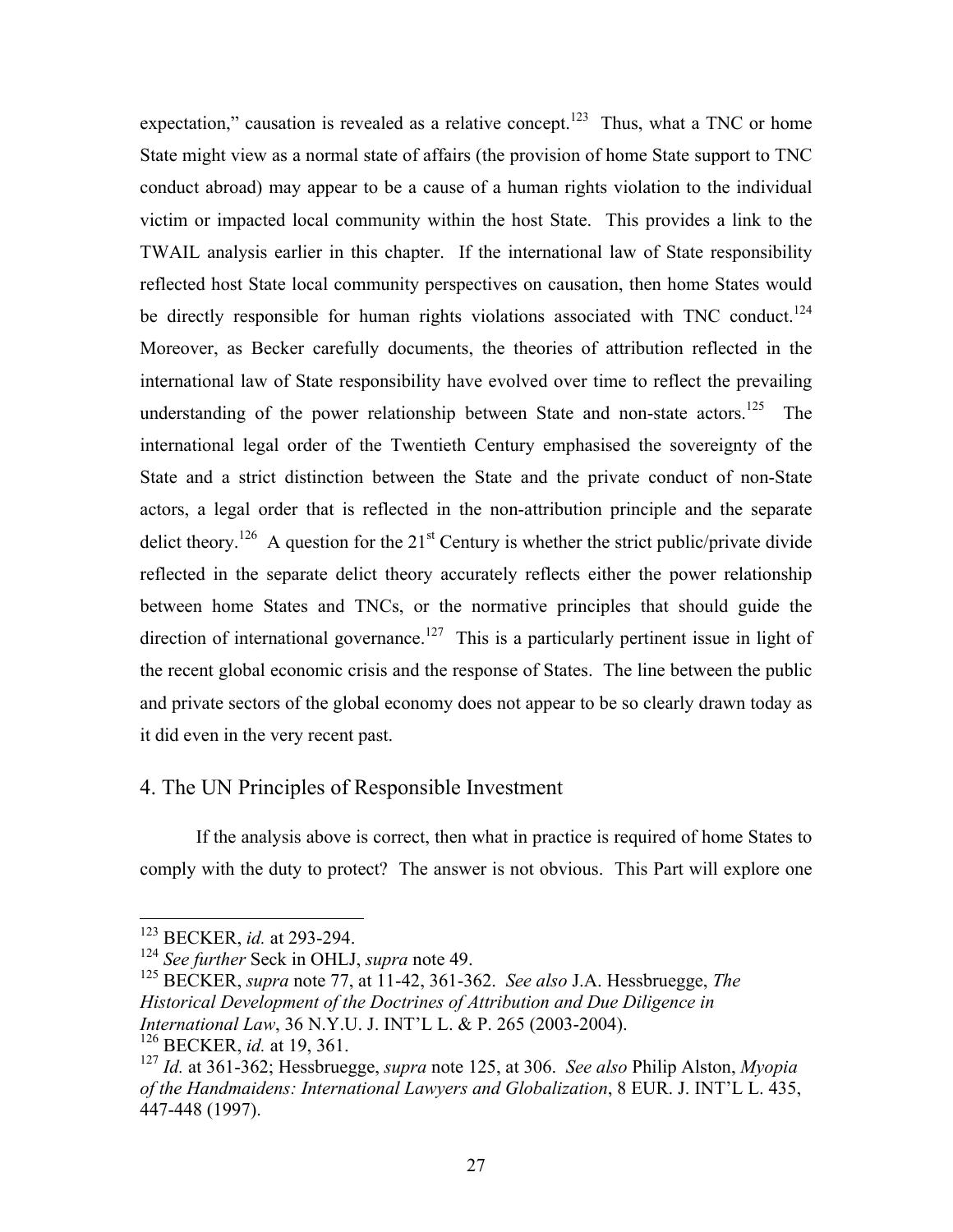idea: whether State regulation mandating that institutional investors adhere to the UN Principles of Responsible Investment (UNPRI) might be sufficient for compliance with the State duty to protect.

The UNPRI were developed in 2005 by a group of institutional investors from 12 countries (the Investor Group), and "supported by a 70 person multi-stakeholder group of experts from the investment industry, intergovernmental and governmental organizations, civil society and academia."128 The United Nations Environment Programme Finance Initiative (UNEP  $\text{FI}^{129}$  and the UN Global Compact<sup>130</sup> coordinated the process, although "UNEP did not formally supervise the drafting."<sup>131</sup> The UNPRI is open to signatories from asset owners, including pension funds, investment managers, and professional service partners.<sup>132</sup> The UNPRI were launched in April 2006, and as of May 2009 there were 538 signatories and \$US 18,087 trillion worth of assets under management.<sup>133</sup>

The UNPRI are specifically designed as voluntary and aspirational Principles that provide a "menu of possible actions for incorporating ESG (environmental, social and governance) issues into mainstream investment decision-making and ownership practices."<sup>134</sup> Indeed, application of the principles may be qualified by the fiduciary duties that institutional investors owe to act in the best long-term interests of their beneficiaries. The success of the UNPRI rests in part on the belief that "environmental, social, and corporate governance (ESG) issues can affect the performance of investment portfolios (to varying degrees across companies, sectors, regions, asset classes and through time)". $135$ 

 <sup>128</sup> UNPRI, *About*, *available at:* http://www.unpri.org/about/ [hereinafter, About UNPRI].

<sup>129</sup> United Nations Environment Programme Finance Initiative, *available at:* 

http://www.unepfi.org/ 130 United Nations Global Compact, *available at:* http://www.unglobalcompact.org/ 131 BENJAMIN J. RICHARDSON, SOCIALLY RESPONSIBLE INVESTMENT LAW at 399 (2008).

<sup>132</sup> UNPRI, *Frequently Asked Questions, available at:* http://www.unpri.org/faqs/ [hereinafter, UNPRI FAQ].

<sup>133</sup> ANNUAL REPORT OF THE PRI INITIATIVE (2009) at 6, *available at*: http://www.unpri.org/files/PRI%20Annual%20Report%2009.pdf . 134 About UNPRI, *supra* note 128.

<sup>135</sup> UNPRI, *supra* note 9.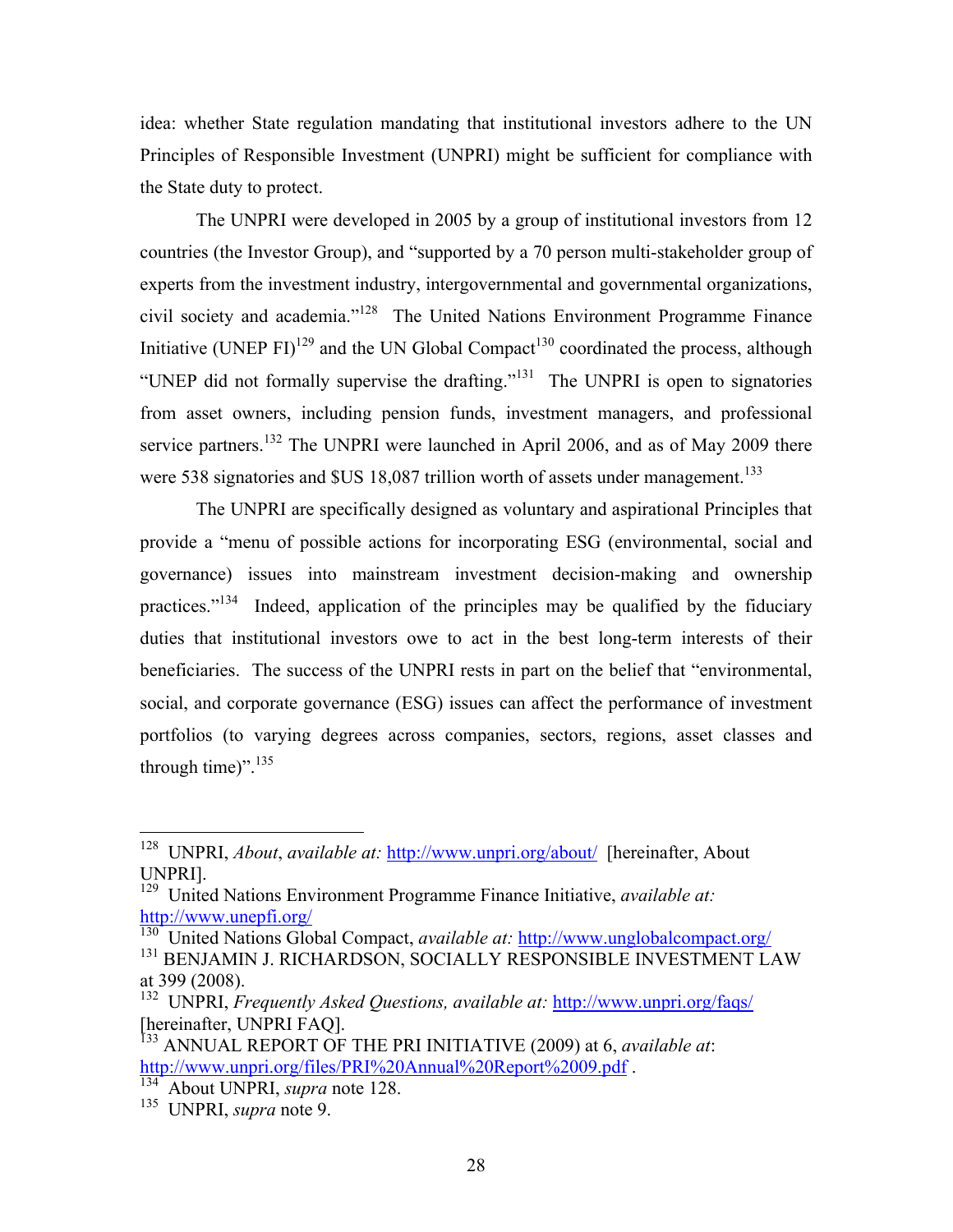The UNPRI consists of six core Principles, supported by "possible actions". The Principles are:

- 1. We will incorporate environmental, social and corporate governance (ESG) issues into investment analysis and decision-making processes.
- 2. We will be active owners and incorporate ESG issues into our ownership policies and practices.
- 3. We will seek appropriate disclosure on ESG issues by the entities in which we invest.
- 4. We will promote acceptance and implementation of the Principles within the investment industry.
- 5. We will work together to enhance our effectiveness in implementing the Principles.
- 6. We will report on our activities and progress towards implementing the Principles.<sup>136</sup>

State legislation mandating that institutional investors adopt the UNPRI could overcome reluctance among institutional investors to implement the Principles in situations where it might not be clear whether doing so would be in keeping with their fiduciary obligations. This would satisfy a key concern that ESG criteria should still be applied even if to do so were not clearly in the best financial interests of beneficiaries.<sup>137</sup> It would not, however, address the concern that the UNPRI as currently conceived do not in fact require signatories to actually incorporate ESG factors into their ultimate portfolio choices.<sup>138</sup> Nor would it address the question of whether ESG criteria fully incorporate human rights.<sup>139</sup>

Another concern from a human rights perspective relates to the possible actions proposed under Principle 2 on active ownership. Specifically, the proposed active ownership actions include the suggestions that institutional investors: exercise voting rights; develop an engagement capability with companies; file shareholder resolutions;

<sup>&</sup>lt;sup>136</sup> *Id.* 137 Mandate of the Special Representative of the Secretary-General (SRSG) on the Issue of Human Rights and Transnational Corporations and other Business Enterprises, *Corporate Law Tools Project: Summary Report: Expert Meeting on Corporate Law and Human Rights: Opportunities and Challenges of Using Corporate Law to Encourage Corporations t Respect Human Rights* (Toronto, 5-6 November 2009), at 11, *available at: http://www.reports-and-materials.org/Corporate-law-tools-Toronto-meeting-report-5-6-Nov-2009.pdf* [hereinafter, Toronto Report].

<sup>138</sup> RICHARDSON, *supra* note 131 at 400.

<sup>139</sup> Toronto Report, *supra* note 137 at 11.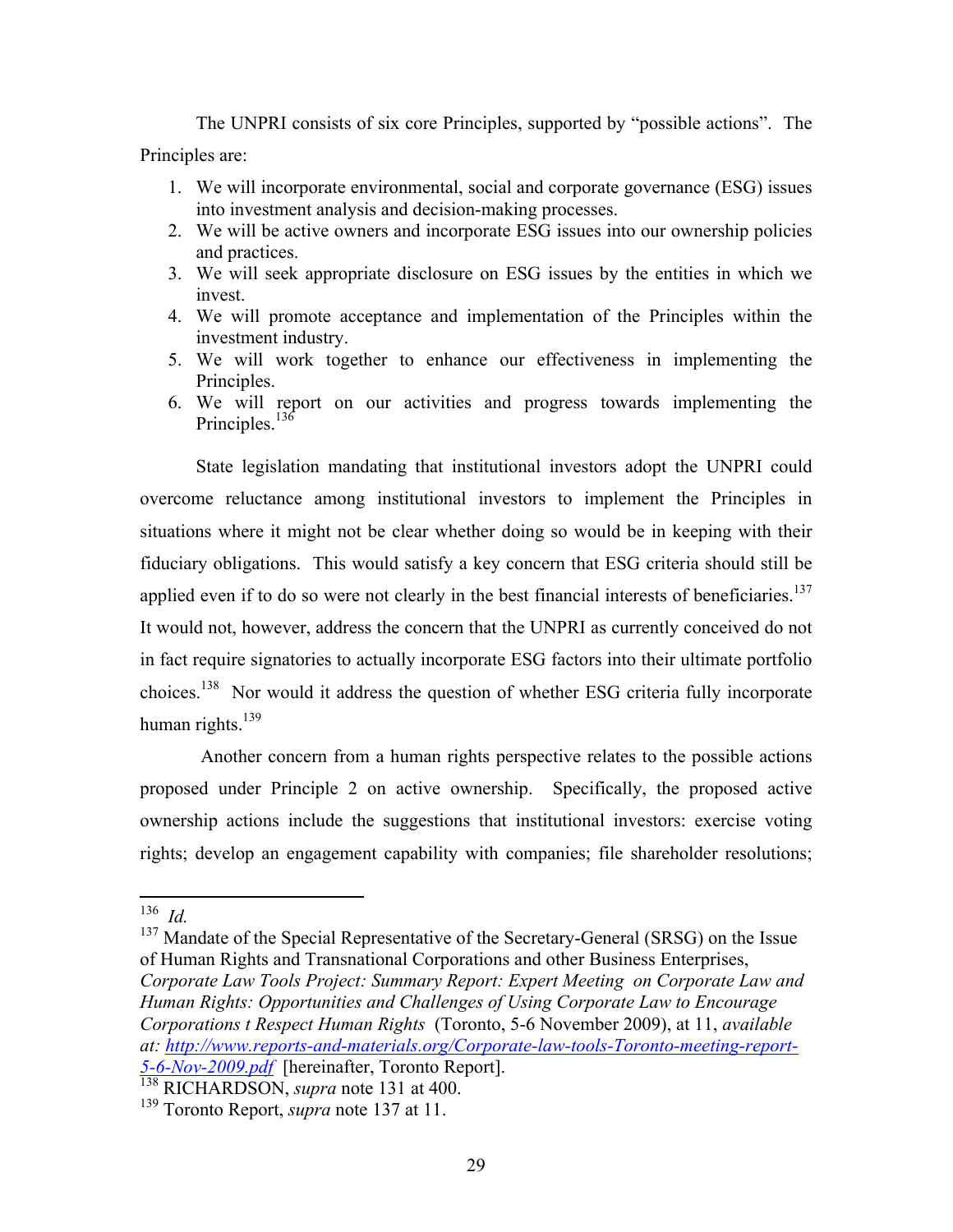and engage with companies on ESG issues. $140$  On its face, this sounds like exactly the kind of active shareholder engagement that is essential for the protection of human rights. However, recent experience has shown that shareholder proposals sometimes do not accurately express the concerns of the communities they purport to be advancing.<sup>141</sup> As socially responsible investment firms are themselves businesses that have a responsibility to respect rights, it may be that State regulation implementing the duty to protect should require shareholders to exercise their own due diligence and "recognize the agency of affected communities by consulting with them before devising human rights-focused shareholder proposals."<sup>142</sup> Related to this point is a concern that the UNPRI in its current form "suggests a policy of engagement with companies rather than screening or avoiding stocks based on ESG criteria" in part because the Principles "are generally designed for large investors that are highly diversified and have large stakes in companies, often making divestment or avoidance impractical."<sup>143</sup> Yet this may create a conflict between the financial interests of investors who hope to profit from the venture and the rights of communities opposed to the project continuing in any form, who might view a shareholder divestment strategy as essential to their struggle.

Thus, while States mandating that institutional investors comply with the UNPRI could lead to improvements in business compliance with the responsibility to respect human rights by exerting soft pressures on businesses to consider ESG issues, it would not alone be sufficient for compliance with the State duty to protect human rights as explored in this chapter. As the SRSG often states, there is "no single silver bullet".<sup>144</sup> Detailed study of additional measures is beyond the scope of this chapter, however, some possible suggestions might include statutorily expanding the types of claimants that can bring derivative actions against companies, $145$  mandating the creation of company level

 <sup>140</sup> UNPRI, *supra* note 9.

<sup>141</sup> Toronto Report, *supra* note 137 at 12; Aaron A. Dhir, *Shareholder Enagement in the Embedded Business Corporation: Investment Activism, Human Rights and TWAIL Discourse, in* THE EMBEDDED FIRM: LABOUR, CORPORATE GOVERNANCE AND FINANCE CAPITALISM (Peer Zumbansen & Cynthia Williams, eds., 2010).

<sup>&</sup>lt;sup>142</sup> Toronto Report, *id.* at 12.<br><sup>143</sup> UNPRI FAQ, *supra* note 132.

<sup>&</sup>lt;sup>144</sup> Stockholm Keynote, supra note 6 at 6.

<sup>145</sup> Toronto Report, *supra* note 137 at 8.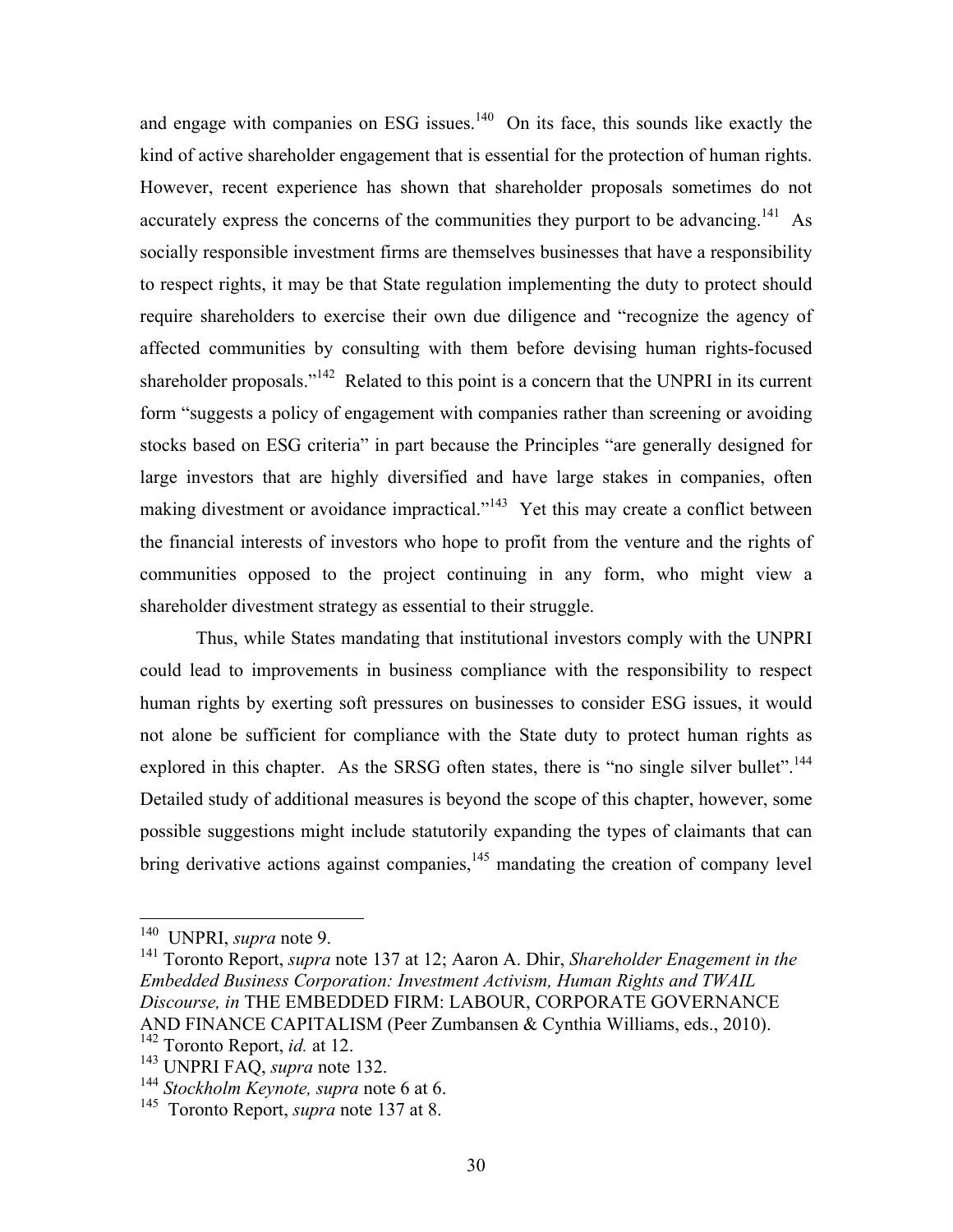grievance mechanisms, and statutorily ensuring the possibility of private law claims brought by victims of human rights violations against home State TNCs in home State courts.

#### **Conclusions**

The State duty to protect is best understood as a duty that attaches to State organs, and requires all States, including home States, to exercise due diligence to prevent and remedy human rights abuses by all businesses that benefit from State organ conduct. Preoccupation with the extraterritorial reach of home State laws serves as a distraction from the central issue in the business and human rights debate: how to ensure that the institutional structures of the global economy which facilitate transnational corporate conduct are designed to demand that human rights be respected. Placing the duty to protect squarely on the shoulders of both home and host States acknowledges the difference in the capacity to regulate experienced by home and host States. Indeed, the work of TWAIL scholars suggests that such lack of capacity (or will) on the part of Third World host States is a direct result of the colonial tendencies of the international legal order. This appears to be implicitly acknowledged by the SRSG, for while the State duty to protect is identified as the most fundamental principle of the Framework, the discussion of the duty is never framed as a reprimand of host States. Instead, the State duty to protect includes a clear recognition of the importance of international cooperation and shared responsibility.

The analysis in this chapter has also underscored the complementary nature of the responsibilities in the Framework. If home States are indeed obligated to comply with the State duty to protect, then compliance must include structuring State institutions so as to both facilitate corporate compliance with the responsibility to respect rights, and facilitate access to remedies by victims of human rights abuses. This is not to suggest that without legal reforms the corporate responsibility to respect is meaningless or that non-legal remedies do not have a role to play. Rather, given the complementary nature of the responsibilities in the Framework, compliance by all States with the duty to protect is